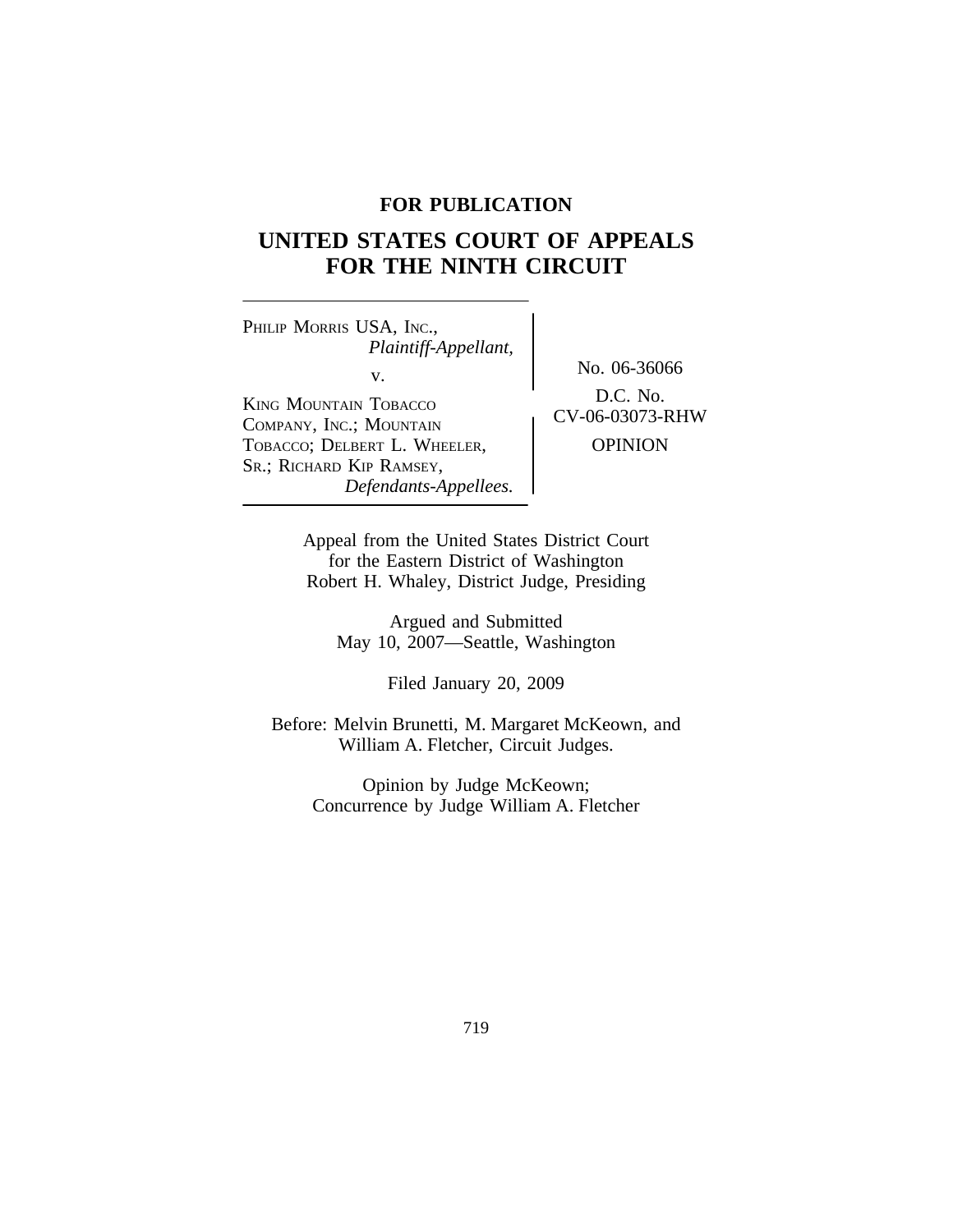# **COUNSEL**

Daniel P. Collins, Munger, Tolles & Olson LLP, Los Angeles, California, for the plaintiff-appellant.

J. Michael Keyes, Theresa L. Keyes, and Bart J. Freedman, Kirkpatrick & Lockhart Preston Gates Ellis LLP, Spokane, Washington, for the defendants-appellees.

## **OPINION**

McKEOWN, Circuit Judge:

This case is yet another of the difficult Indian jurisdiction cases considered by this court. The precise question presented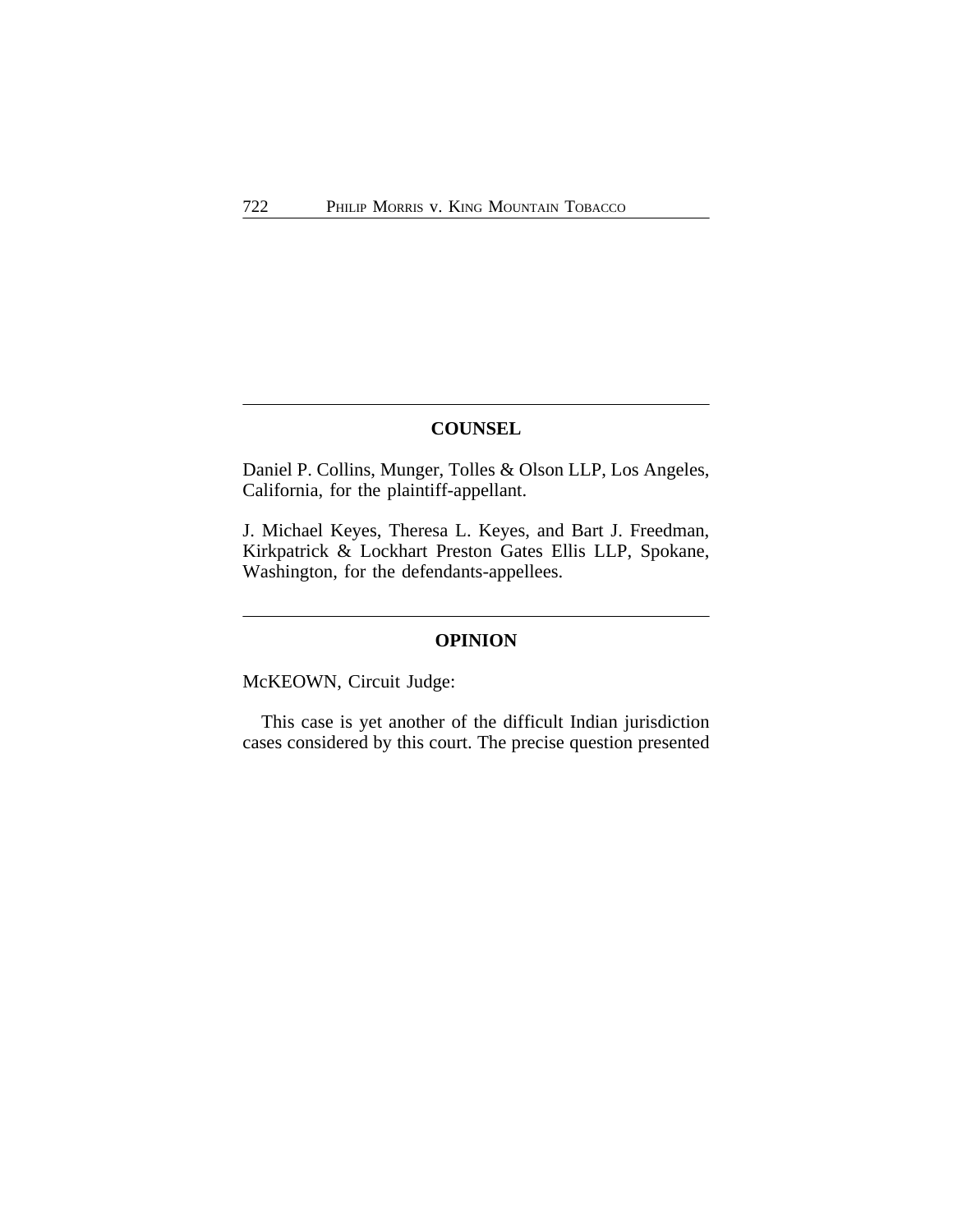is whether there is colorable tribal court jurisdiction over a nonmember's federal trademark and related state law claims against tribal defendants for alleged passing off of cigarettes on the Internet, on the reservation of another tribe, and elsewhere. Philip Morris USA, Inc. manufactures and markets Marlboro cigarettes, one of the most recognized brands in the United States. King Mountain Tobacco Company, Inc., a tribal corporation on the Yakama Indian Reservation, along with Delbert L. Wheeler, Sr. and Richard "Kip" Ramsey, company founders and members of the tribe (collectively, "King Mountain"), sell King Mountain cigarettes in packaging that Philip Morris claims infringes and dilutes its trademarks and trade dress.

We are faced with dueling lawsuits. Philip Morris sued King Mountain in federal court, alleging various federal and state law claims and seeking, among other things, injunctive relief against King Mountain's continued sale of its products. King Mountain followed with an action for declaratory relief against Philip Morris in Yakama Tribal Court, which prompted Philip Morris to seek an injunction in federal court against the tribal proceedings. King Mountain asked the district court to stay its proceedings pending the Tribal Court's determination of its jurisdiction.

The district court granted King Mountain's requested stay, concluding there was a colorable claim to tribal court jurisdiction under the formulations found in *Montana v. United States*, 450 U.S. 544 (1981), *Strate v. A-1 Contractors*, 520 U.S. 438 (1997), and *Nevada v. Hicks*, 533 U.S. 353 (2001). We agree that these cases provide the foundation for our analysis, but we disagree that they point to a colorable claim of jurisdiction. Rather, we conclude that the Tribal Court does not have colorable jurisdiction over nonmember Philip Morris's federal and state claims for trademark infringement on the Internet and beyond the reservation.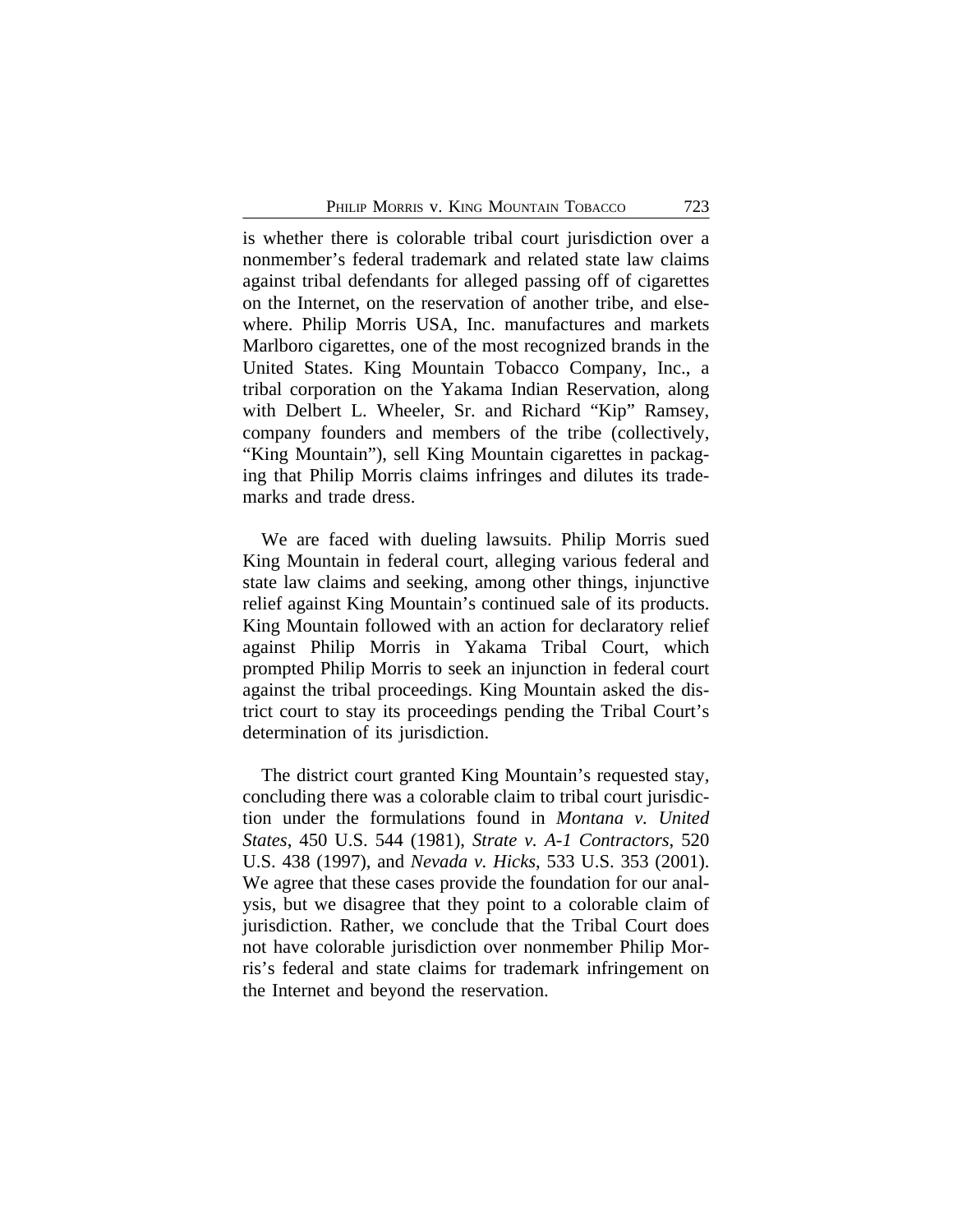#### **FACTUAL BACKGROUND AND PRIOR PROCEEDINGS**

Philip Morris, the maker of Marlboro-brand cigarettes, claims that Marlboro is the most well-known and best-selling brand of cigarettes. Philip Morris sells Marlboro cigarettes throughout the United States and the world, including to stores on the Yakama Reservation. Philip Morris contracts directly with some of these stores, while others obtain its products through distributors.

Delbert Wheeler and Richard "Kip" Ramsey are both enrolled members of the Yakama Indian Nation. Together they own Mountain Tobacco Company, d/b/a King Mountain Tobacco Company, Inc., which is a corporation that was formed and licensed under the laws of the Yakama Indian Nation in 2004. King Mountain began selling cigarettes to stores on the Yakama Reservation in early 2006, and shortly thereafter to members of other Indian tribes, including the Onodaga Nation and Seneca Tribe in New York, via phone and mail orders. King Mountain cigarettes are also sold to the general public via the Internet, through websites such as www.cheap-cig.com and www.123smoke.com, but King Mountain denies that it markets its cigarettes on the Internet or sells directly to those that do. There is no contractual or other relationship between King Mountain and Philip Morris.

Philip Morris's Marlboro packaging bears a distinctive "red roof" design, featuring two red triangles filling the top corners of its otherwise white package such that there is a white peak with red above it. King Mountain's cigarette packages feature an image of a snowcovered mountain against a red backdrop. Several aspects of Philip Morris's package design are registered with the United States Patent and Trademark Office ("the USPTO"). Registration Nos. 938,510; 1,544,782; and 1,038,989.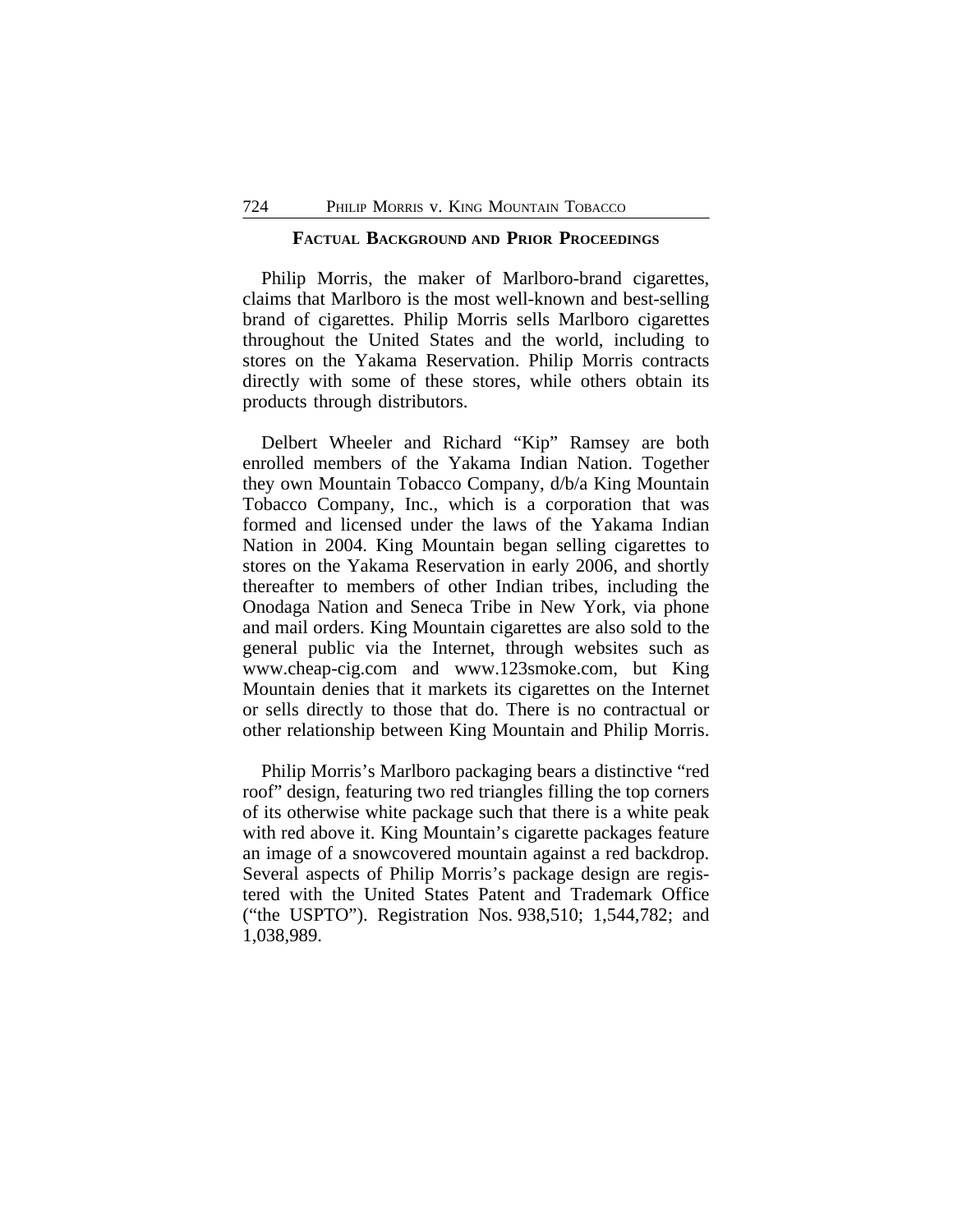

Philip Morris claims that the appearance of King Mountain's packaging is a close copy or imitation of its Marlboro packaging such that consumers are both actually and likely to be confused, that Philip Morris's Marlboro trademark is infringed and diluted, and alleges that its reputation is tarnished. King Mountain, on the other hand, argues that its packaging depicts Mt. Adams—known as "Pahto" in the Yakama Nation—a mountain of spiritual and cultural significance to the Yakama Tribe and that any resemblance to Philip Morris's packaging is inadvertent and incidental. King Mountain applied to register its package design but the USPTO refused registration, citing two of Philip Morris's registrations.

Philip Morris filed suit against King Mountain in federal district court, alleging violations of the Lanham Act and Washington state law. The amended complaint includes claims for trademark infringement, trade dress infringement, trademark dilution, and unfair competition.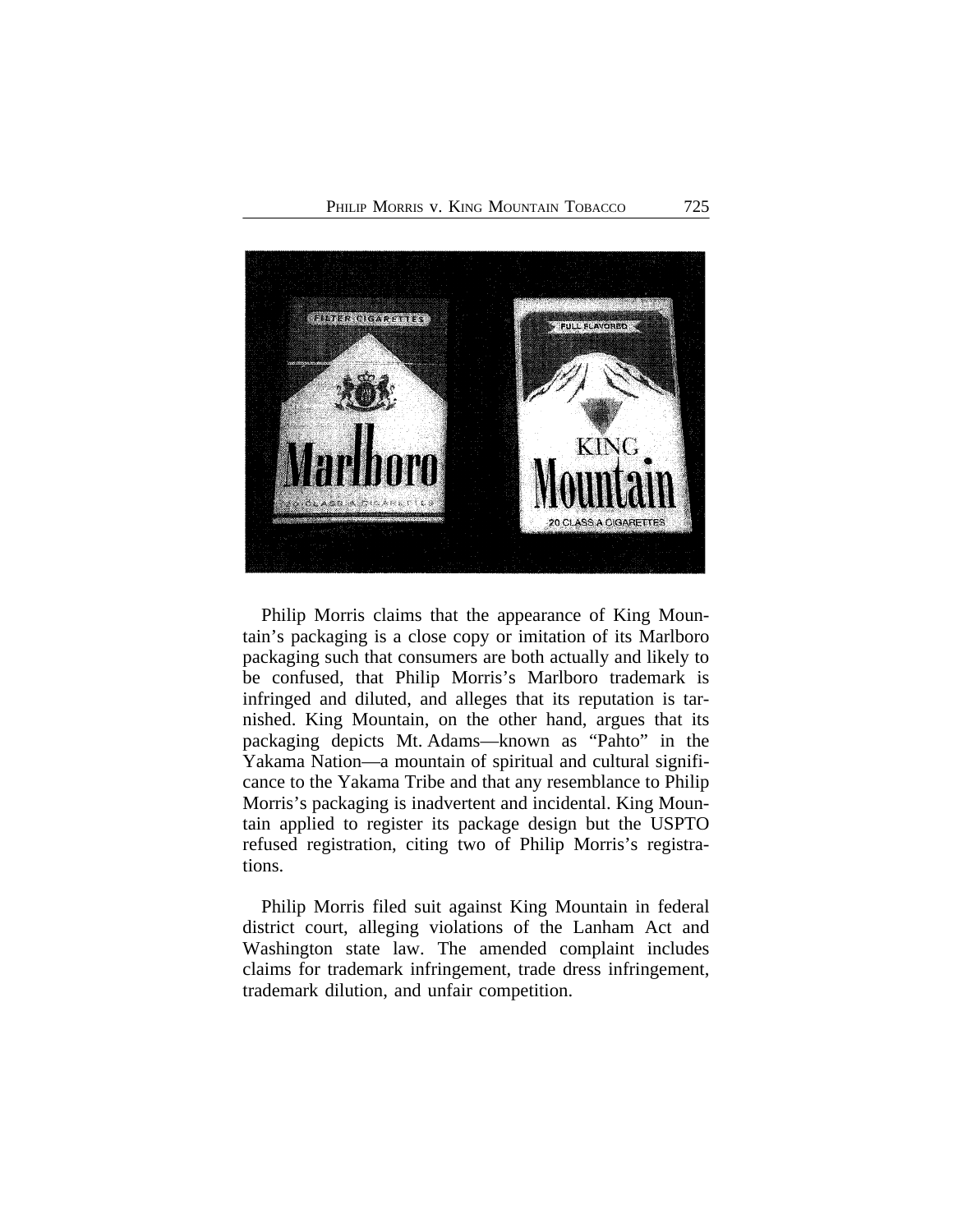King Mountain responded by filing an action for declaratory relief in the Yakama Tribal Court, claiming that Philip Morris "[had] come upon the reservation to do business without permission of the Yakama Indian Nation, [was] not licensed thereby, and in so doing . . . submitted itself to the jurisdiction of the Yakama Tribal Court." King Mountain sought a declaration that it was not infringing Philip Morris's trademark and trade dress and further alleged that Philip Morris's actions violated the Yakama Treaty of 1855. Once it received notice of this tribal court action, Philip Morris sought an injunction in federal court against those proceedings.

In response to Philip Morris's effort to enjoin King Mountain's continued use of its packaging, King Mountain argued that Philip Morris had failed to exhaust tribal remedies, and that it had not shown a likelihood of success on the merits of the Lanham Act claims. The district court denied Philip Morris's requested injunctions and granted King Mountain's motion to stay the federal case to allow the Tribal Court to address its own jurisdiction. The district court reasoned, relying on *Stock West Corp. v. Taylor*, 964 F.2d 912, 919 (9th Cir. 1992) (*en banc*), that "abstention is appropriate where there exists a 'colorable question' whether the tribal court has jurisdiction over the asserted claims." The court framed the question as whether "the Yakama Indian Nation could regulate the activities at issue in this case" and concluded that "[i]t is not clear that the tribe would not have regulatory authority over trademarks . . . ." The court also concluded that it is not clear "whether tribal courts have adjudicative authority to address trademark claims against tribal members whose conduct occurred on reservation lands." In light of these uncertainties, the district court held there was a colorable question of the existence of tribal court jurisdiction over the case.

On appeal from this order, Philip Morris argues that the court improperly denied its motions for injunctions and erred in granting King Mountain's motion to stay the district court proceedings. We have jurisdiction under 28 U.S.C.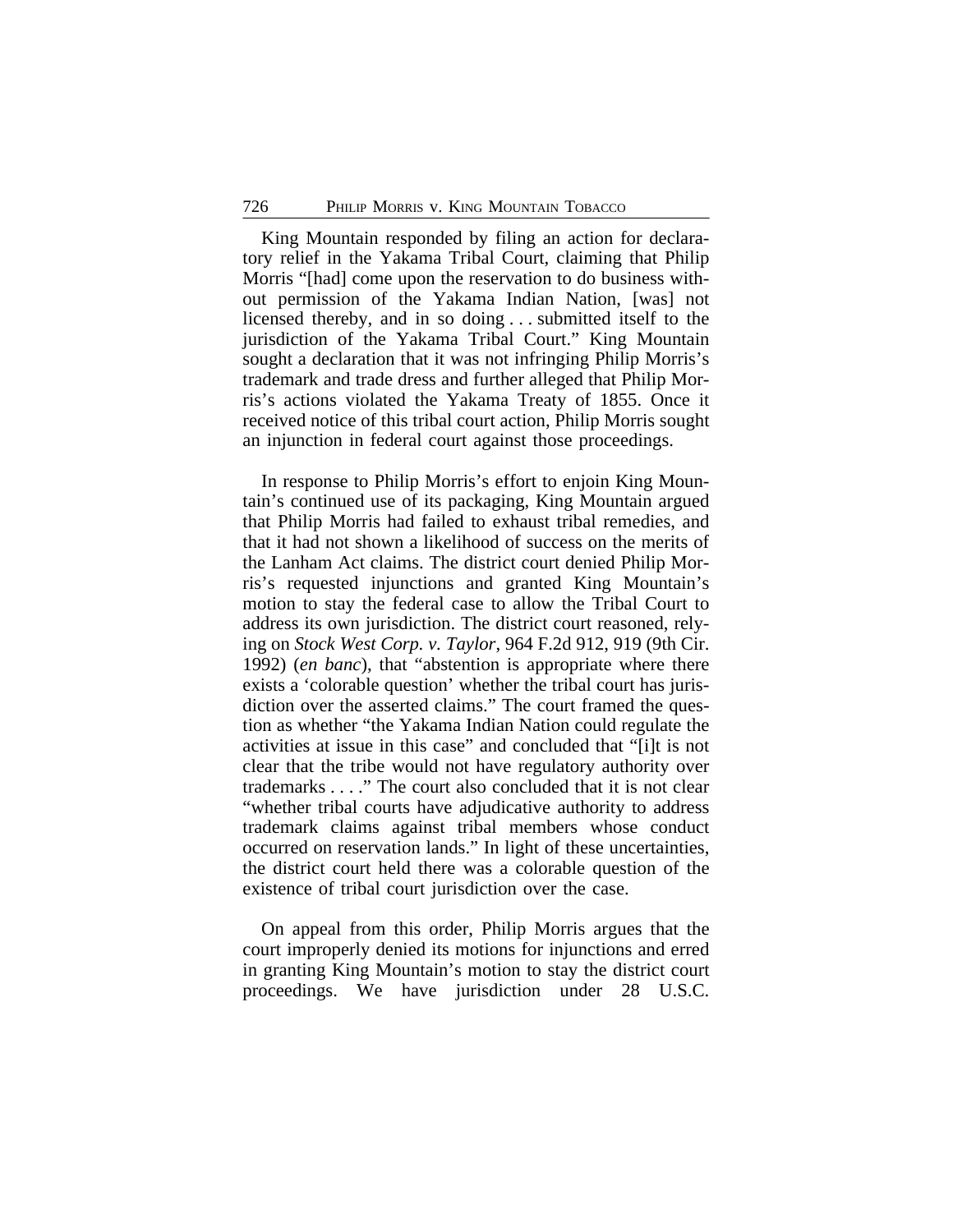$§ 1292(a)(1)$  to review the order denying these injunctions and granting the motion to stay the proceedings. *Agcaoili v. Gustafson*, 870 F.2d 462, 463 (9th Cir. 1989) (holding that jurisdiction over appeal from grant of motion to stay is proper under 28 U.S.C. § 1292(a)(1)).

#### **ANALYSIS**

Tribal jurisdiction cases are not easily encapsulated, nor do they lend themselves to simplified analysis. The Supreme Court itself observed that questions of jurisdiction over Indians and Indian country are a "complex patchwork of federal, state, and tribal law." *Duro v. Reina*, 495 U.S. 676, 680 n.1 (1990). And we have acknowledged that "[t]here is no simple test for determining whether tribal court jurisdiction exists." *Stock West, Inc. v. Confederated Tribes of the Colville Reservation*, 873 F.2d 1221, 1228 (9th Cir. 1989). Despite these complications, the answer to the tribal jurisdiction question in this case can be divined in a logical fashion from the teachings of three Supreme Court cases: *Montana*, S*trate*, and *Hicks*. These teachings are affirmed in important respects by the Court's most recent tribal jurisdiction decision in *Plains Commerce Bank v. Long Family Land & Cattle Co.*, 128 S. Ct. 2709 (2008).

These cases provide the foundation for the following guiding principles. In considering tribal jurisdiction, we look first to the member or nonmember status of the unconsenting party, which is, in this case, Philip Morris, a nonmember. *Hicks*, 533 U.S. at 382 (Souter, J., concurring) ("It is the membership status of the unconsenting party, not the status of real property, that counts as the primary jurisdictional fact."). "As to nonmembers . . . a tribe's adjudicative jurisdiction does not exceed its legislative jurisdiction." *Strate*, 520 U.S. at 453.

Apart from treaties, there are two potential sources of tribal jurisdiction: a tribe's inherent sovereignty and congressional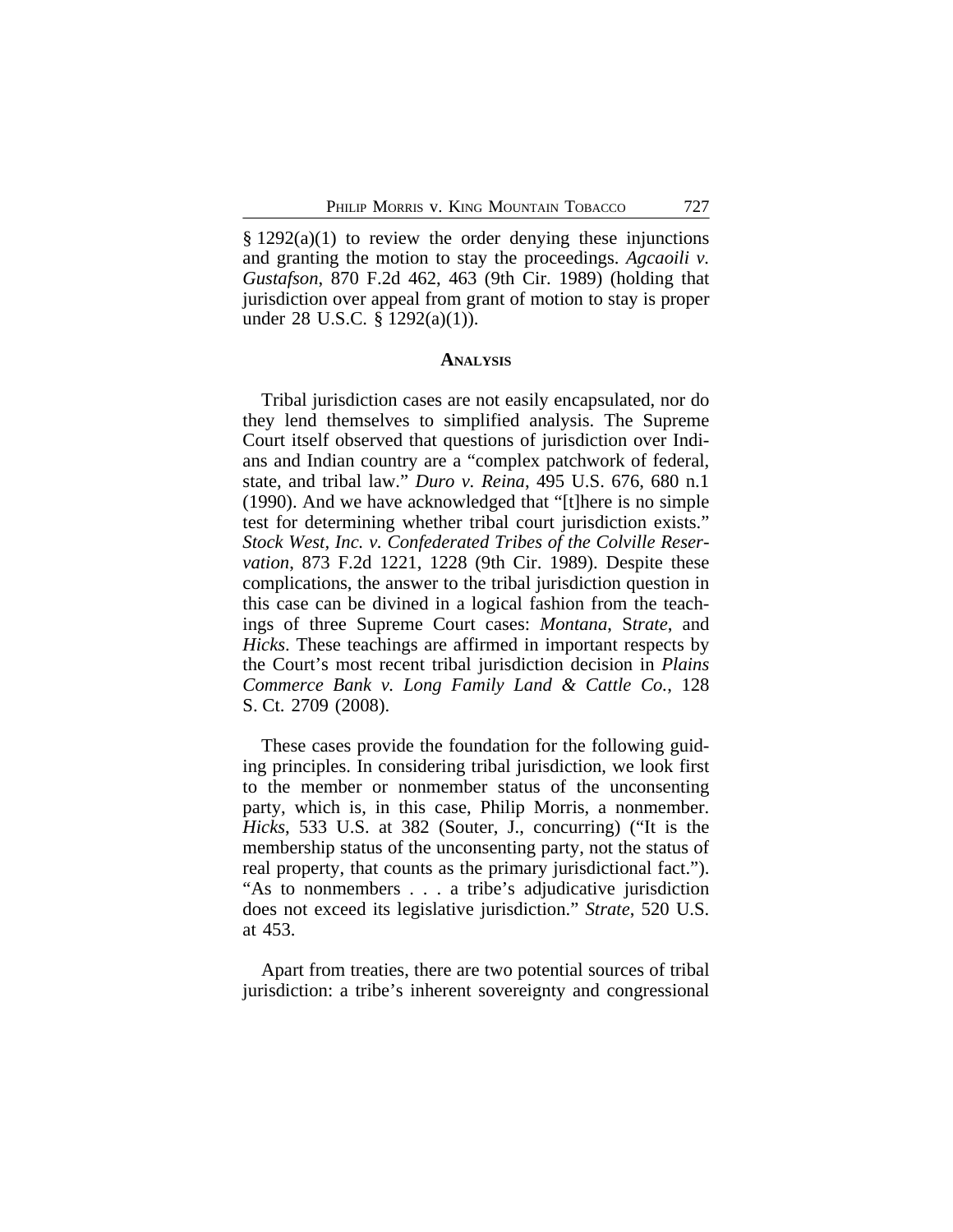statutory grant. In general, "the inherent sovereign powers of an Indian tribe do not extend to the activities of nonmembers of the tribe." *Montana*. 450 U.S. at 565. This restriction is "subject to two exceptions: The first exception relates to nonmembers who enter consensual relationships with the tribe or its members; the second concerns activity that directly affects the tribe's political integrity, economic security, health, or welfare." *Strate*, 520 U.S. at 446.

If neither of the *Montana* exceptions is applicable, we consider "whether such regulatory jurisdiction has been congressionally conferred." *Hicks*, 533 U.S. at 360. Tribal courts are not, however, courts of general jurisdiction, and a mere failure to affirmatively preclude tribal jurisdiction in a statute does not amount to a congressional expansion of tribal jurisdiction. *Id.* at 367 ("[The] historical and constitutional assumption of concurrent state-court jurisdiction over federal-law cases is completely missing with respect to tribal courts. . . . Tribal courts, it should be clear, cannot be courts of general jurisdiction in this sense. . . ."). Finally, tribal jurisdiction is, of course, cabined by geography: The jurisdiction of tribal courts does not extend beyond tribal boundaries. *Atkinson Trading Co. v. Shirley*, 532 U.S. 645, 658 n.12 (2001).

Taking these principles together, we conclude that the Yakama Tribal Court does not have colorable jurisdiction over King Mountain's tribal action for declaratory relief insofar as it implicates Philip Morris's federal trademark infringement claims against King Mountain and its principals, members of the Yakama Tribe. Thus, exhaustion would "serve no purpose other than delay." *Strate*, 520 U.S. at 460 n.14.**<sup>1</sup>** To understand the basis for this conclusion beyond the summary principles cited above, it is useful to begin with an explication of the Supreme Court's decision in *Montana* and trace its application through *Strate* and *Hicks*.

**<sup>1</sup>**We review de novo the question whether exhaustion of tribal court remedies is required. *Boozer v. Wilder*, 381 F.3d 931, 934 (9th Cir. 2004).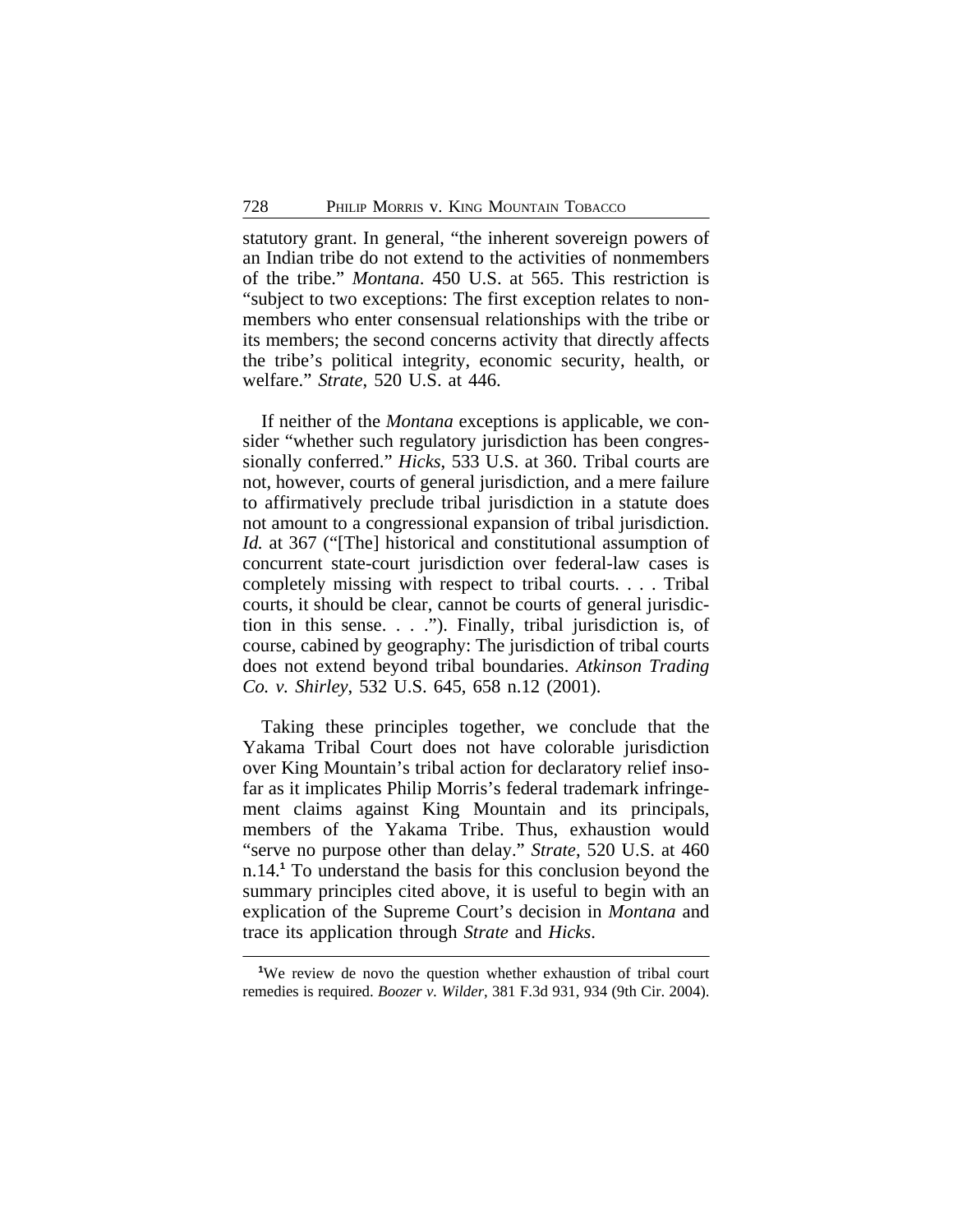### **I. THE** *MONTANA* **RULE AND ITS PROGENY**

**[1]** In *Montana*, in considering a tribe's authority to impose hunting and fishing restrictions on nonmembers within the reservation, the Supreme Court examined the scope of tribes' legislative power stemming from their inherent sovereignty, and found it narrowly limited with respect to nonmembers. The "exercise of tribal power beyond what is necessary to protect tribal self-government or to control internal relations is inconsistent with the dependent status of the tribes, and so cannot survive without express congressional delegation." *Montana*, 450 U.S. at 564. From this observation, the Court deduced "the general proposition that the inherent sovereign powers of an Indian tribe do not extend to the activities of nonmembers of the tribe." *Id.* at 565.

**[2]** "To be sure," the Court noted, "Indian tribes retain inherent sovereign power to exercise some forms of civil jurisdiction over non-Indians on their reservations, even on non-Indian fee lands." *Id.* First, "[a] tribe may regulate, through taxation, licensing, or other means, the activities of nonmembers who enter consensual relationships with the tribe or its members, through commercial dealing, contracts, leases, or other arrangements." *Id.* (citing *Williams v. Lee*, 358 U.S. 217 (1959), and other cases). Second, "[a] tribe may also retain inherent power to exercise civil authority over the conduct of non-Indians on fee lands within its reservation when that conduct threatens or has some direct effect on the political integrity, the economic security, or the health or welfare of the tribe." *Id.* at 566 (again citing *Williams*, 358 U.S. 217, and other cases). Outside of these two exceptions, as the Court emphasized in *Montana*, the tribes' inherent sovereignty does not give them jurisdiction to regulate the activities of nonmembers. *See Plains Commerce Bank*, 128 S. Ct. at 2720 ("Given *Montana*'s general proposition that the inherent sovereign powers of an Indian tribe do not extend to the activities of nonmembers of the tribe, efforts by a tribe to regulate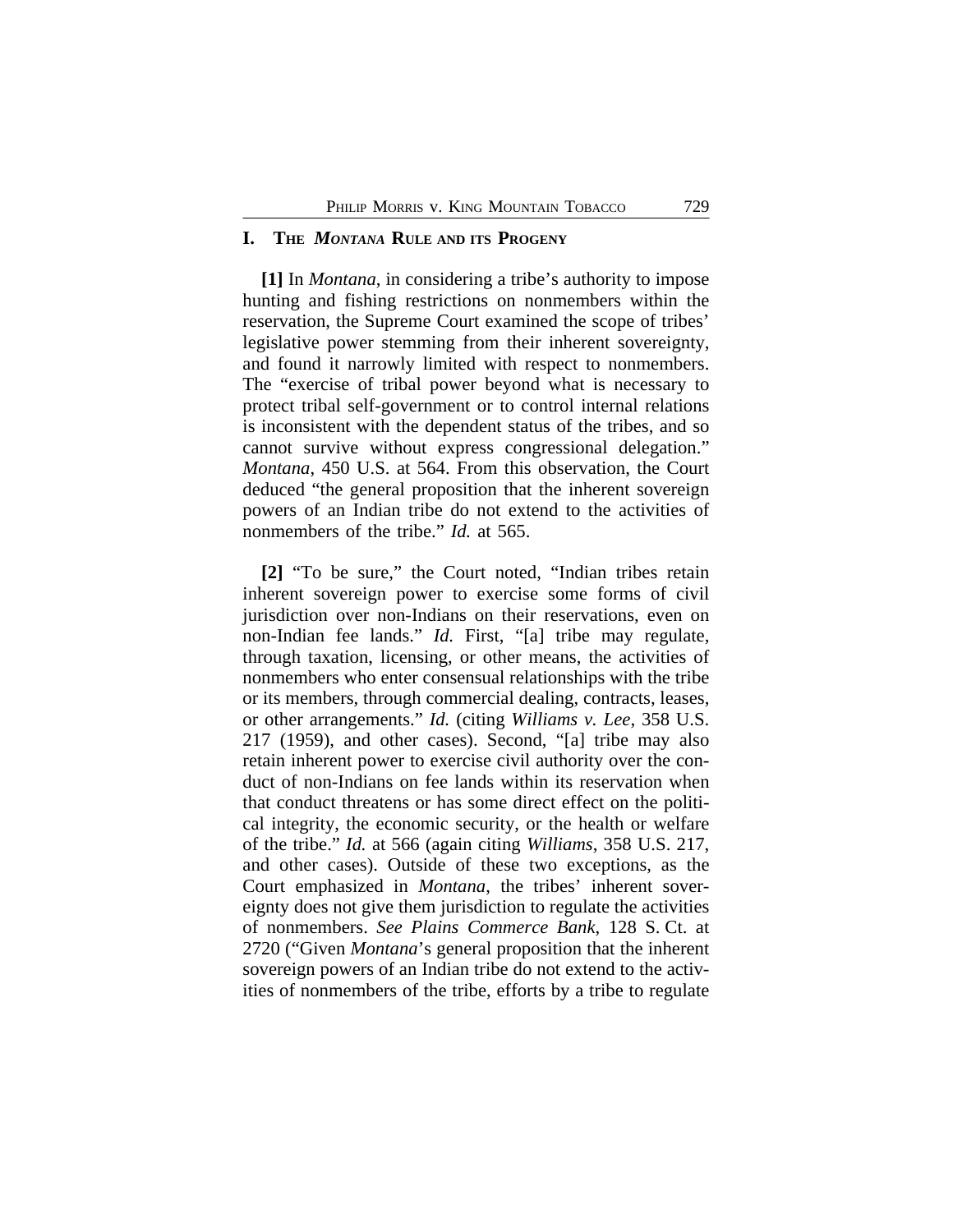nonmembers, especially on non-Indian fee land, are presumptively invalid.") (internal quotations and citations omitted).

While delineating the scope of tribes' regulatory jurisdiction over nonmembers, *Montana* did not directly address the scope of tribes' adjudicatory jurisdiction. The Supreme Court turned to the question of tribal adjudicative jurisdiction sixteen years later in *Strate*. *Strate* arose out of a traffic accident between two nonmembers that occurred on a state highway running through the reservation. In support of tribal court jurisdiction, the plaintiff argued that *Montana* did not apply, because it only addressed the regulatory jurisdiction of tribes, not their adjudicatory jurisdiction. In rejecting this argument, the Court noted that "[w]hile *Montana* immediately involved regulatory authority, the Court broadly addressed the concept of 'inherent sovereignty.' " *Strate*, 520 U.S. at 453 (quoting *Montana*, 450 U.S. at 563). "As to nonmembers," it held that "a tribe's adjudicative jurisdiction does not exceed its legislative jurisdiction. Absent congressional direction enlarging tribal-court jurisdiction, we adhere to that understanding. Subject to controlling provisions in treaties and statutes, and the two exceptions identified in *Montana*, the civil authority of Indian tribes and their courts with respect to non-Indian fee lands generally 'do[es] not extend to the activities of nonmembers of the tribe.' " *Id.* (quoting *Montana*, 450 U.S. at 565) (alteration in original). While leaving open whether tribes' adjudicative jurisdiction over nonmembers is narrower than the legislative jurisdiction delineated in *Montana*, the Court made clear in *Strate* that it is, at least, no broader.

Finally, in *Hicks*, the Court confronted the issue of tribal adjudicative jurisdiction over nonmembers stemming not from the tribe's inherent sovereignty, the focus of *Montana*, but from a congressional grant. The plaintiff in *Hicks* was a tribal member who sued nonmember state officials under a federal statute, 42 U.S.C. § 1983. After concluding the tribal court did not have jurisdiction arising from its inherent sovereignty under the *Montana* framework, the Court addressed the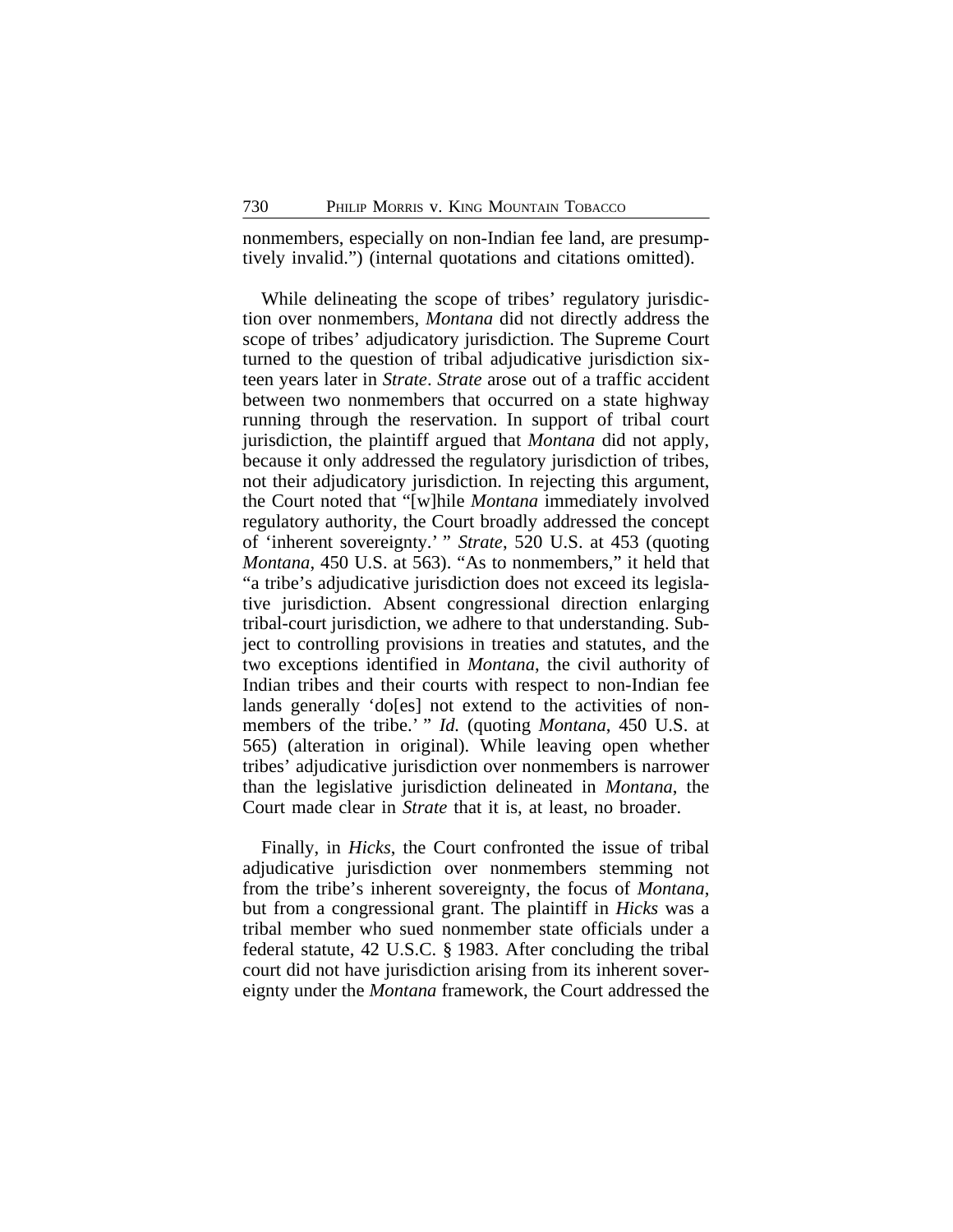argument that tribal courts are courts of general jurisdiction and thus fully capable of adjudicating § 1983 claims. The Court firmly rejected this position, reasoning that the "historical and constitutional assumption of concurrent state-court jurisdiction over federal-law cases is completely missing with respect to tribal courts." *Hicks*, 533 U.S. at 367. It then turned to whether the federal statute gave the tribe jurisdiction: "It is true that some statutes proclaim tribal-court jurisdiction over certain questions of federal law . . . . [But] no provision in federal law provides for tribal-court jurisdiction over § 1983 actions." *Id.* at 367-68. The Court went on to note that tribal jurisdiction over § 1983 suits would be problematic, because the federal removal statute did not provide for removal from tribal court, which would deny those sued in tribal court the right to a federal forum that they would otherwise enjoy. *Id.* at 368.

**[3]** From these three foundational Supreme Court cases, we can discern the ground rules governing tribal adjudicatory jurisdiction over nonmembers. As a general rule, tribes do not have jurisdiction, either legislative or adjudicative, over nonmembers, and tribal courts are not courts of general jurisdiction. Nevertheless, stemming from their inherent sovereignty, tribes do have legislative jurisdiction within the two *Montana* exceptions. The *Montana* framework is applicable to tribal adjudicative jurisdiction, which extends no further than the *Montana* exceptions. Beyond the jurisdiction they enjoy from their inherent sovereignty, tribes may also be granted jurisdiction via treaty or congressional statute.

## **II. APPLICATION OF TRIBAL JURISDICTION PRINCIPLES**

# **A. THE** *MONTANA* **EXCEPTIONS**

The evolution of the Supreme Court's jurisprudence leaves us with the firm conclusion that we should begin our analysis under *Montana*. While it is unclear whether meeting the *Montana* exceptions is sufficient for tribal court jurisdiction—that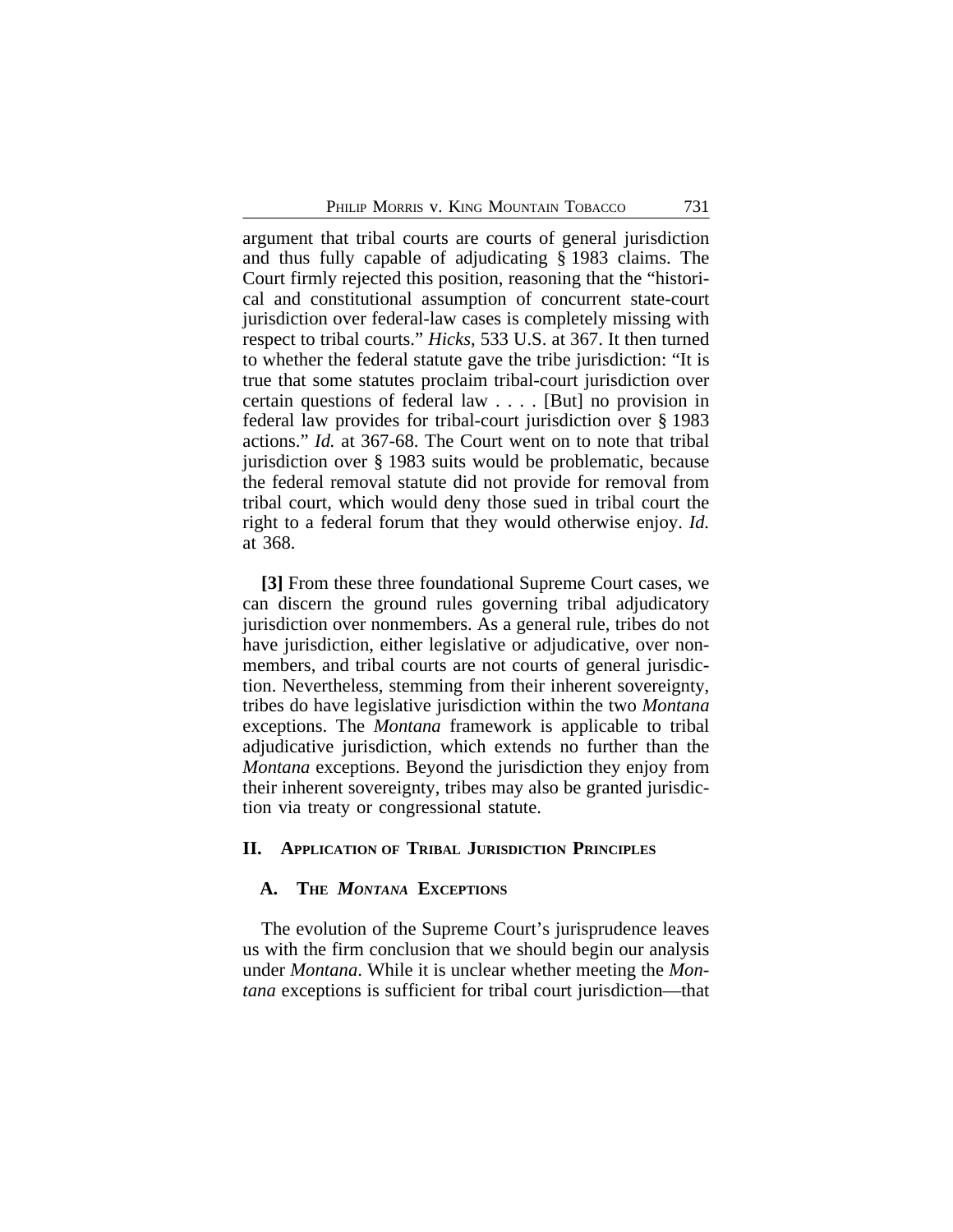is, whether tribal adjudicative jurisdiction extends to the boundary of tribal legislative jurisdiction—we have no doubt that it is necessary.

King Mountain, however, argues that *Montana* is not applicable to this case, either in its general rule or its exceptions. Rather, King Mountain takes the position that *Montana* only applies to suits involving the activities of nonmembers, i.e., suits with nonmember defendants, whereas King Mountain's tribal action for declaratory relief effectively involves a tribal member defending the lawfulness of its activities against the claims of a nonmember, de facto plaintiff. While it is true that the Supreme Court has never applied *Montana* to a case involving a tribal defendant, *Montana* itself, as well as subsequent Supreme Court and Ninth Circuit precedents, supports our conclusion that the *Montana* framework is the starting point for suits involving nonmembers generally, whether as plaintiffs or defendants.

In *Montana*, the Court cited *Williams*, 358 U.S. 217, as exemplifying each of the two exceptions to its general rule. Importantly, *Williams* involved a suit by a nonmember against a member of the Navajo tribe to collect for goods allegedly purchased on credit from the plaintiff's shop within the Navajo Reservation. In other words, *Williams* involved a member defendant and the activities of that member defendant. If, as King Mountain suggests, *Montana* does not apply to such cases at all, it is inconceivable that the Court would have chosen *Williams* to illustrate *Montana*'s exceptions. The soundness of this reasoning was confirmed in *Plans Commerce Bank*, where the Court said: "We cited four cases in explanation of *Montana*'s first exception [including *Williams*]. Each involved regulation of non-Indian activities on the reservation that had a discernable effect on the tribe or its members." 128 S. Ct. 2721. And, as noted earlier, in cases involving nonmembers, the inquiry focuses primarily on whether a nonmember is being haled into tribal court against his will, not whether the party is the plaintiff or defendant. *See, e.g.*, *Hicks*,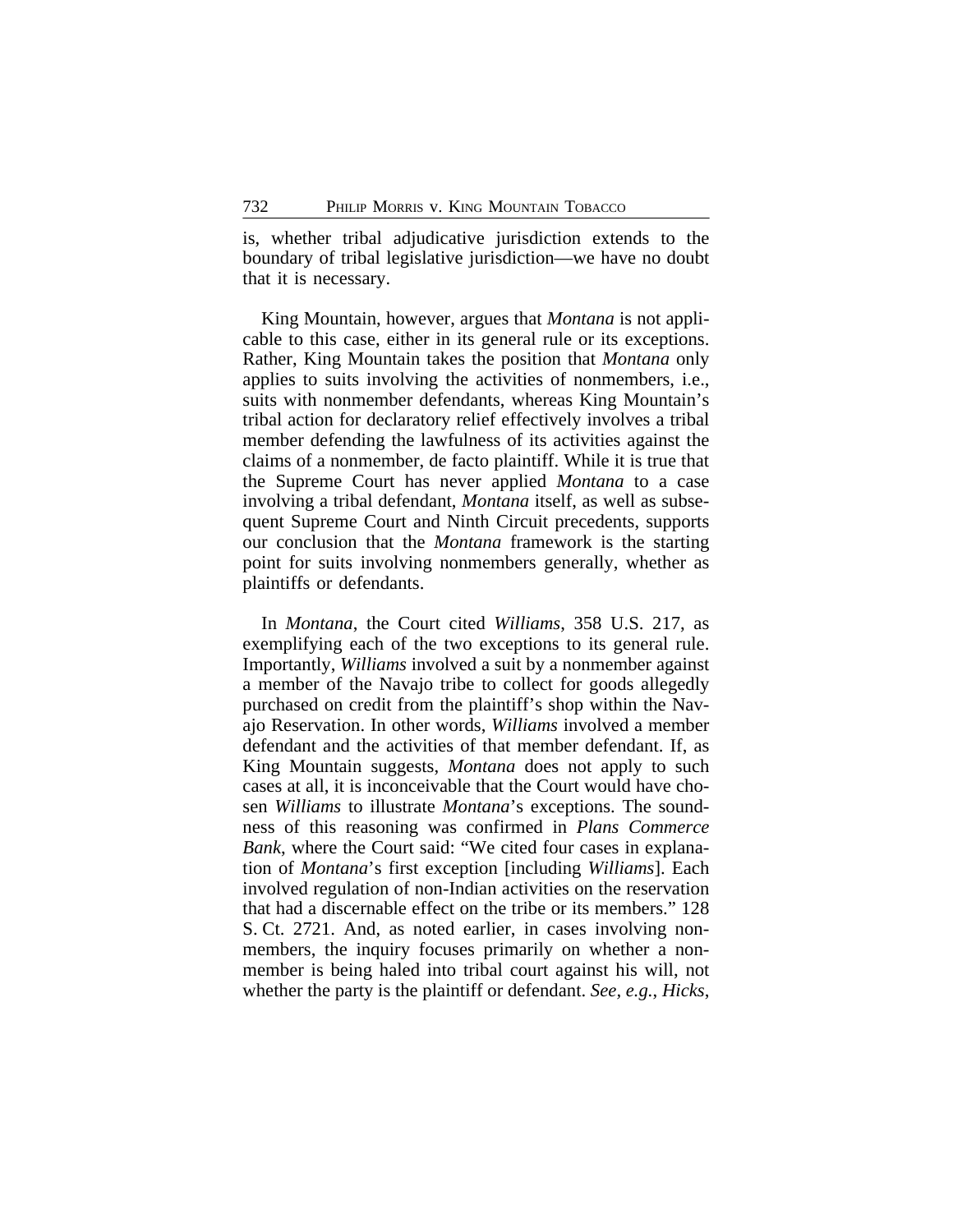533 U.S. at 382 (Souter, J., concurring) ("It is the membership status of the unconsenting party . . . that counts as the primary jurisdictional fact."). This approach does not, however, mean that party alignment is not an important factor in the appropriate case.**<sup>2</sup>**

Although the Supreme Court has never had occasion to consider the *Montana* exceptions vis-à-vis a tribal defendant, that fact seems more indicative of the unusual procedural posture of this case than the scope of *Montana*'s rule. Questions of exhaustion and tribal jurisdiction typically, although not always, arise where a tribal member first sues a nonmember in tribal court, the nonmember seeks a stay against the tribal proceedings in federal court, and the federal court must then decide whether to defer to the tribal court out of principles of comity. This case does not follow this pattern. Rather, here it was only after being sued in federal court by Philip Morris, the nonmember plaintiff, that King Mountain, the member defendant, filed suit in tribal court and invoked tribal court jurisdiction. Tellingly, the only case the Supreme Court has encountered with a similar procedural posture to this one was *Williams*, the very case it cited as exemplifying *Montana*'s exceptions.

**<sup>2</sup>**Although Judge Fletcher insists that we seek to undermine *Williams* and are unfaithful to *Smith v. Salish Kootenai College*, 434 F.3d 1127, 1131 (9th Cir. 2006) (*en banc*), his criticism is without justification. We faithfully follow *Smith*, which applied *Williams* within the *Montana* framework in concluding that tribal court jurisdiction existed over a nonmember's suit concerning on-reservation conduct. *See id.* at 1137-40. In *Smith*, the nonmember's status as a plaintiff was crucial: "We hold that a nonmember who knowingly enters tribal courts for the purpose of filing suit against a tribal member has, by the act of filing his claims, entered into a 'consensual relationship' with the tribe within the meaning of *Montana*." *Id.* at 1140. By contrast, Philip Morris does not consent to tribal court jurisdiction, regardless of its party alignment as defendant and de facto plaintiff. Significantly, we do not conclude that party alignment is "unimportant," Fletcher Concurrence at 747; rather, because Philip Morris is unconsenting, its nonmember status is the "primary jurisdictional fact," *Hicks*, 533 U.S. at 382 (Souter, J., concurring).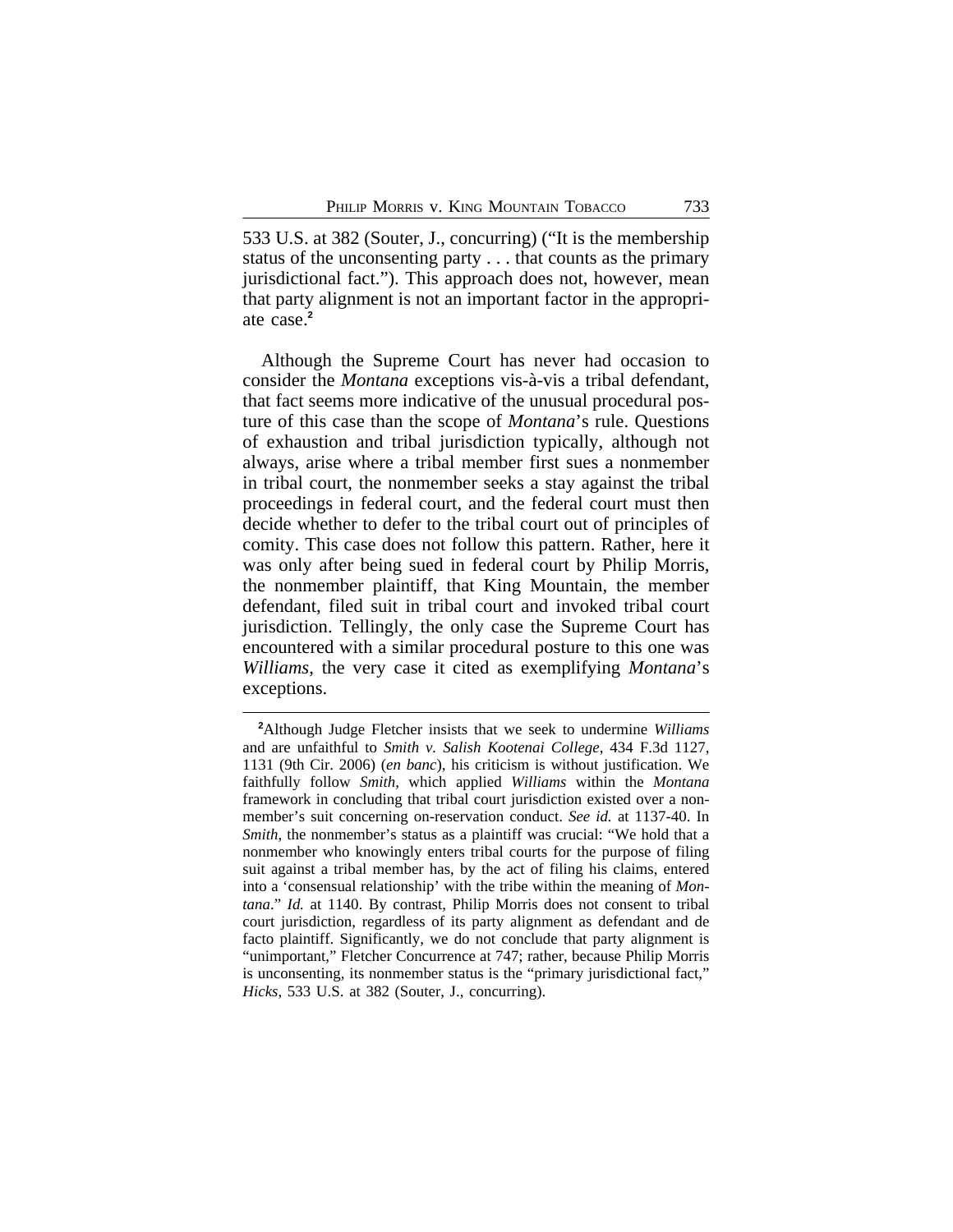**[4]** Finally, it is significant that this court, sitting *en banc*, recently invoked the *Montana* analysis in just such a case. *Smith v. Salish Kootenai College*, 434 F.3d 1127, 1131 (9th Cir. 2006) (*en banc*) (holding exhaustion required in light of a colorable claim to tribal jurisdiction based on the first *Montana* exception). *Smith* concerned a tort claim by a student against Salish Kootenai College arising out of a traffic accident on a federal highway within the Flathead Reservation, a reservation controlled by the Confederated Salish and Kootenai Tribes. *Id.* at 1129. Smith, the putative plaintiff, was a member of the Umatilla Tribe and thus was considered a nonmember for jurisdictional purposes. *Id.* at 1132-33. The college was a tribal entity, and thus was treated as a member for jurisdictional purposes. *Id.* at 1135. Notwithstanding the presence of a member defendant and nonmember plaintiff, we applied *Montana*. *Id.* at 1130. Thus, in this circuit, the *Montana* analysis is controlling in tribal jurisdiction cases, regardless of the alignment of the member and nonmember parties. This is not to say that whether the nonmember is a plaintiff or defendant is irrelevant to the analysis, but only that the analysis must take place within the *Montana* framework, with party alignment in the tribal court action as the most important factor to be weighed in determining the application of *Montana*'s rule and exceptions to the case at hand. *See Smith*, 434 F.3d at 1131 ("First, and most important, is the party status of the nonmember; that is, whether the nonmember party is a plaintiff or defendant . . . . The Court has repeatedly demonstrated its concern that tribal courts not require [nonmember defendants] to defend themselves against ordinary claims in an unfamiliar court." (internal quotation marks and original brackets omitted)).

**[5]** We turn, then, to the *Montana* exceptions themselves. Any initial impression that this case falls within the first *Montana* exception fades quickly upon closer inspection. Under that exception, "[a] tribe may regulate, through taxation, licensing, or other means, the activities of nonmembers who enter consensual relationships with the tribe or its members,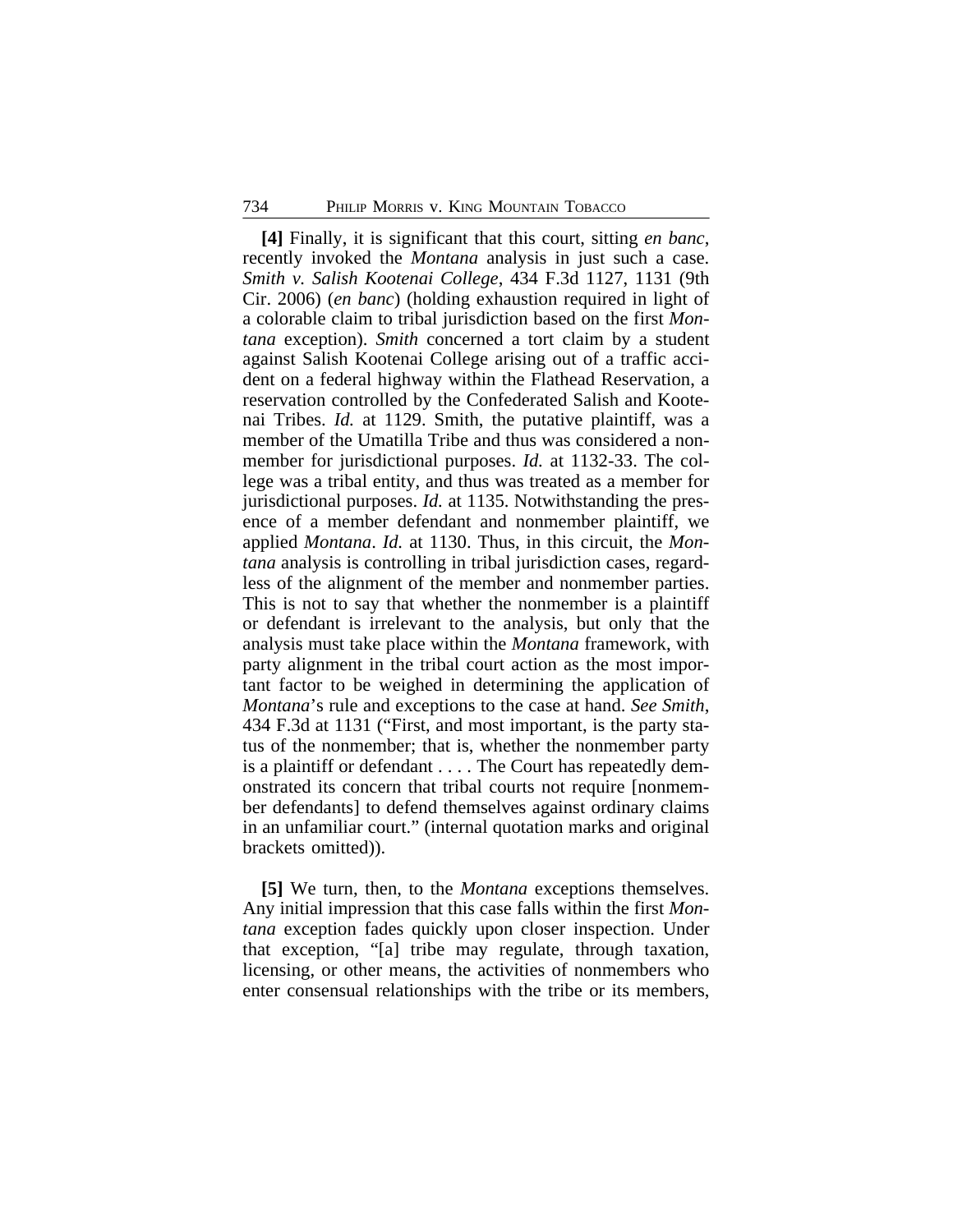through commercial dealing, contracts, leases, or other arrangements." *Montana*, 450 U.S. at 565. Philip Morris acknowledges that as part of its business, it has consensual relationships with tribal members. Stores located on the reservation and operated by tribal members sell Marlboro cigarettes. Although the stores purchase from distributors rather than from Philip Morris, they have marketing arrangements with Philip Morris. The first question, however, is whether there is a contract or consensual relationship between Philip Morris and King Mountain, the tribal member. The answer is undisputably no. Philip Morris has no consensual commercial relationship with King Mountain; rather, they are market competitors. Nor has Philip Morris otherwise consented to tribal jurisdiction by voluntarily litigating its infringement claims against King Mountain in tribal court. *Cf. Smith*, 434 F.3d at 1136 (holding Montana's first exception was satisfied because the nonmember consented to tribal jurisdiction by choosing to file his claims against a tribal member in tribal court). Philip Morris filed its claims in federal court and has been haled into tribal court only as an unconsenting, de facto plaintiff in King Mountain's tribal action for declaratory relief.

So, taking the question one step further, we ask whether there is a nexus between Philip Morris's commercial relationship with various stores operated by tribal members and the events that give rise to this suit for trademark infringement. *See Atkinson*, 532 U.S. at 656 (holding that *Montana* requires not only contacts, but contacts related to the events out of which the suit arises). We hold there is not.

The mere fact that a nonmember has some consensual commercial contacts with a tribe does not mean that the tribe has jurisdiction over all suits involving that nonmember, or even over all such suits that arise within the reservation; the suit must also arise out of those consensual contacts. In *Atkinson*, the Supreme Court clarified that "[a] nonmember's consensual relationship in one area . . . does not trigger tribal civil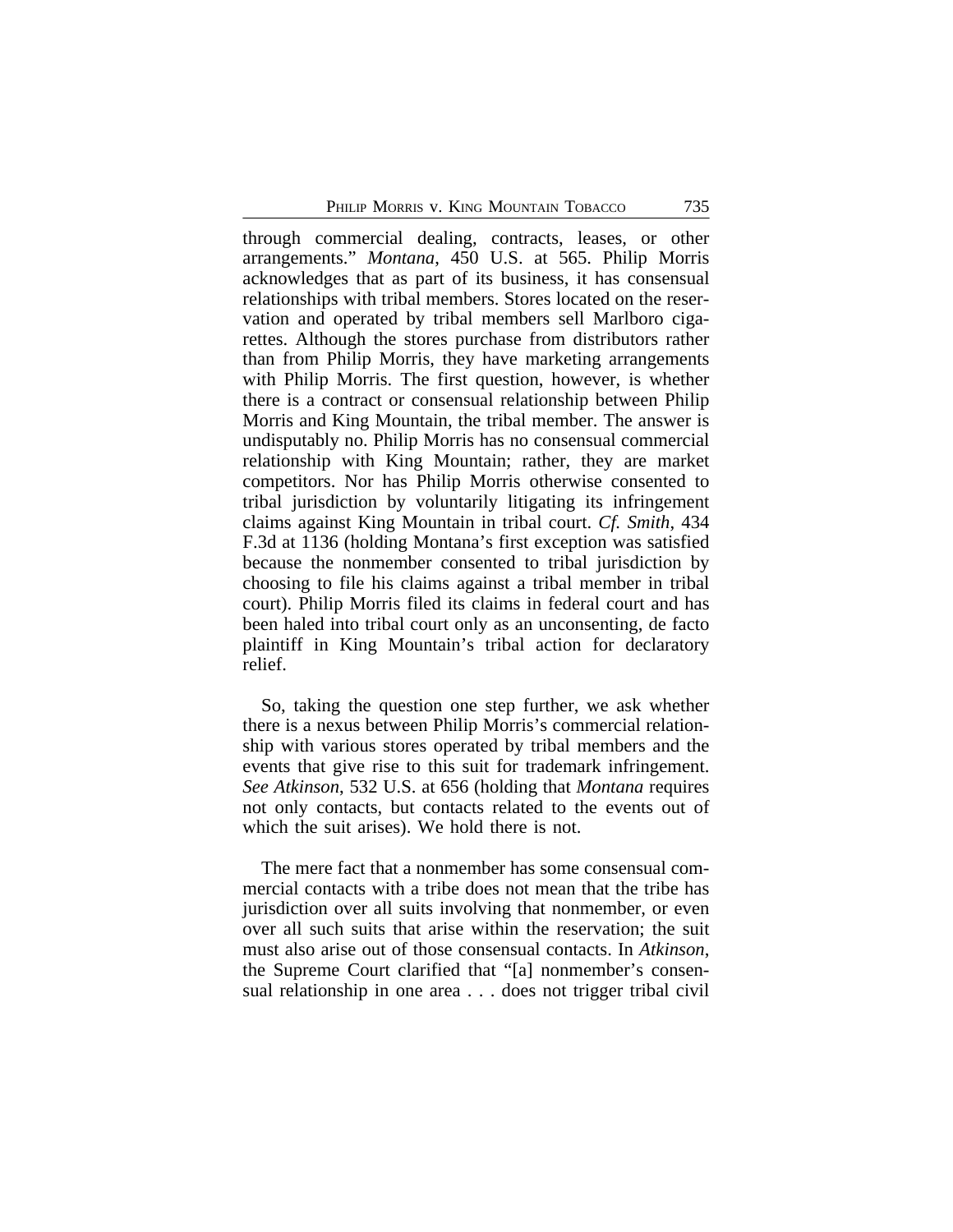authority in another—it is not 'in for a penny, in for a Pound." *Atkinson*, 532 U.S. at 656 (citation omitted); *see also Strate*, 520 U.S. at 457 (holding *Montana*'s first exception inapplicable despite consensual commercial relationship with the tribe, because the claim was unrelated to that relationship). "*Montana*'s consensual relationship exception requires that the tax or regulation imposed by the Indian tribe have a nexus to the consensual relationship itself." *Atkinson*, 532 U.S. at 656.

In *Atkinson*, the Navajo Tribe sought to collect a hotel tax from all guests at hotels within the reservation boundaries. Although the tax would be imposed directly on guests, hotel owners and operators were charged with collecting it. Atkinson, a nonmember proprietor of a hotel located within the boundaries of the reservation, brought suit to enjoin the tax. The Supreme Court noted that Atkinson's acquisition of a license to transact business within the reservation put him in a consensual commercial relationship with the tribe. Nevertheless, this relationship was not enough to support tribal jurisdiction under the first *Montana* exception, because the tribe did not seek to impose the tax on activities arising out of that relationship. *Id.* at 656. Rather, the tribe sought to tax the activities of the guests, namely staying overnight in a hotel. Thus, the Court held, "it is clear that petitioner's 'Indian trader' status by itself cannot support the imposition of the hotel occupancy tax." *Id.*

The Court reached a similar conclusion in *Strate*. There, the plaintiff was involved in a traffic accident with a nonmember subcontractor of a tribal corporation who "was on the reservation to perform landscaping work for the Three Affiliated Tribes at the time of the accident . . . ." *Atkinson*, 532 U.S. at 656. The plaintiff sued in tribal court, claiming jurisdiction under the first *Montana* exception, but the Court determined the tribal court was without jurisdiction. It held that "[a]lthough [the subcontractor] was engaged in subcontract work on the Fort Berthold Reservation, and therefore had a consensual relationship with the Tribes, [the plaintiff] was not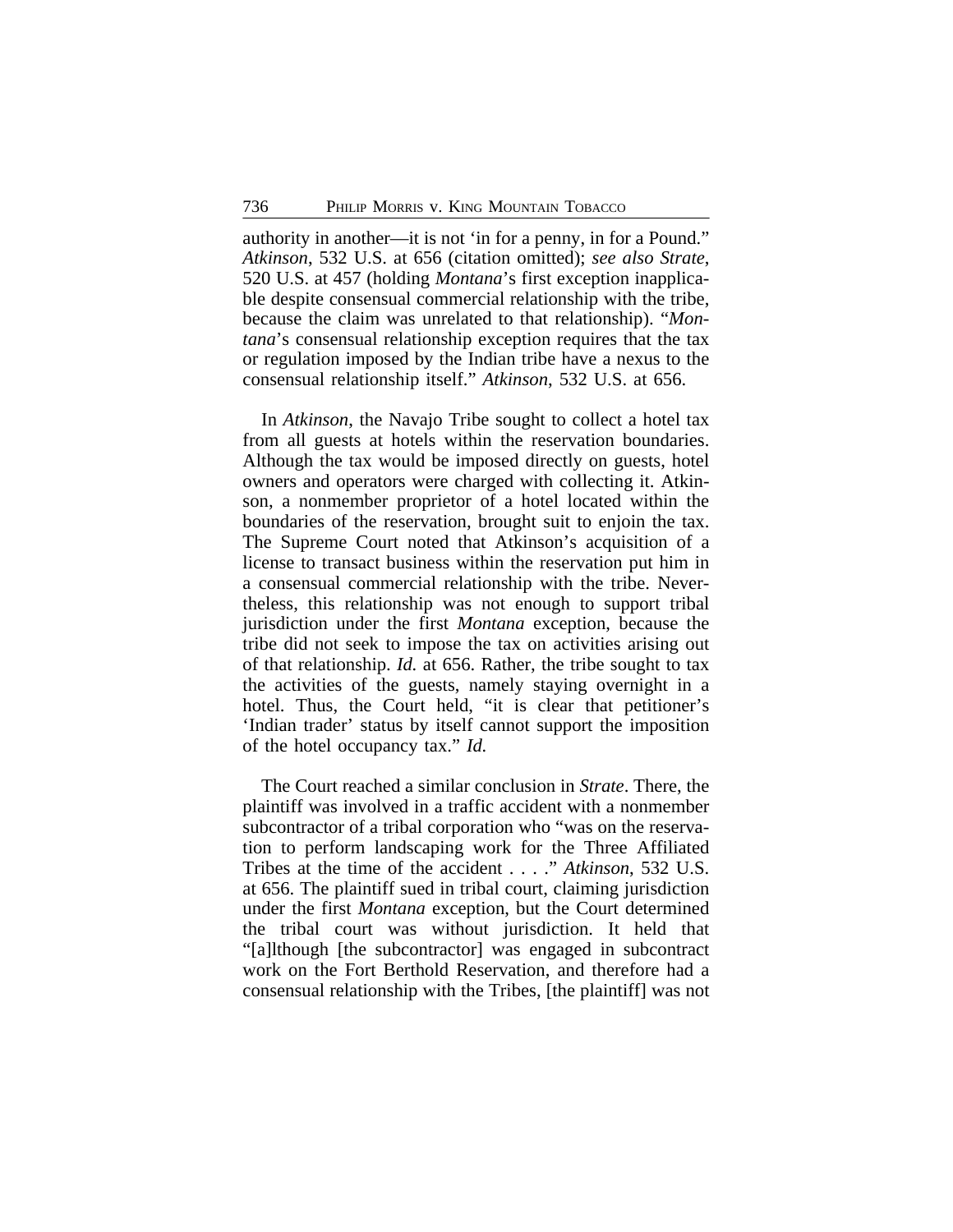a party to the subcontract, and the Tribes were strangers to the accident." *Strate*, 520 U.S. at 457 (internal quotations omitted).

**[6]** Here we face a similar situation. King Mountain claims tribal jurisdiction exists over this suit under the first *Montana* exception, and it points to Philip Morris's sales and contracts with stores within the reservation for the requisite consensual commercial relationship. The fatal flaw with this position is the same as that in *Atkinson* and *Strate*: there is no nexus between these contacts and the activity giving rise to this lawsuit. *Atkinson* teaches that under the first *Montana* exception, a tribe has authority to tax a nonmember where the tax has a nexus to the "consensual relationship." In extending the *Montana* framework to the question of a tribal court's adjudicative jurisdiction, we hold that a tribal court has jurisdiction over a nonmember only where the claim has a nexus to the consensual relationship between the nonmember and the disputed commercial contacts with the tribe.

**[7]** This suit is not about the marketing contracts between Philip Morris and a handful of stores on the reservation. Indeed, King Mountain is not a party to any of these contracts, nor does it allege any sort of consensual relationship with Philip Morris. Rather, the suit is about nationwide sales, including on the Internet and on other reservations, of King Mountain cigarettes. As in *Strate*, the tribal stores are "strangers" to the trademark infringement claim.

**[8]** King Mountain's argument that both Philip Morris's contacts with the tribe and the conduct complained of involve the sale of cigarettes is not unlike the tribe's argument in *Atkinson*. There, the tribe took the view that it could force a hotel owner to collect a tax, because he had a license to operate a hotel and the tax involved hotel guests. While the subject matter was loosely the same, the required relationship between the two scenarios was missing. The acts out of which this Lanham Act suit arises are completely independent of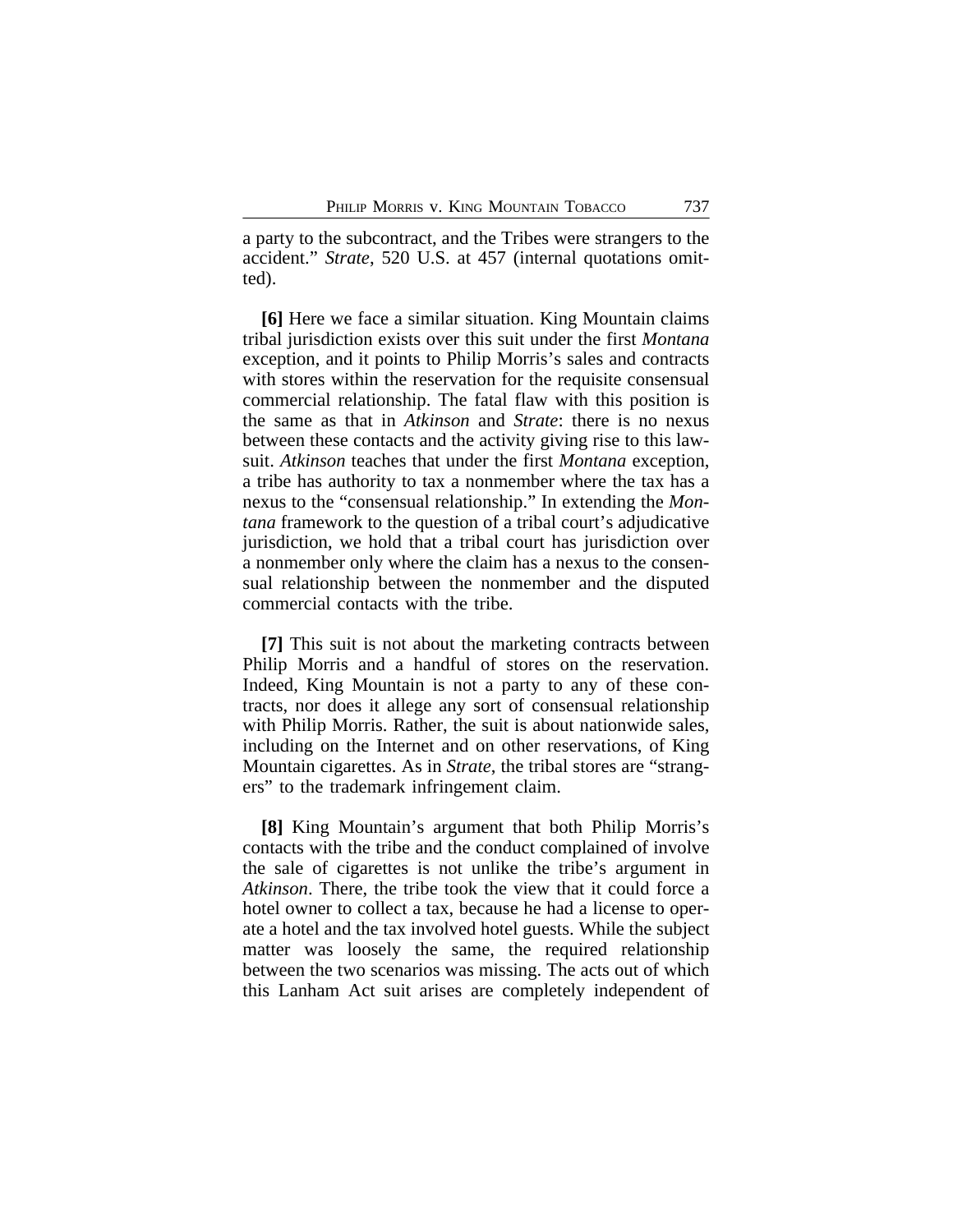Philip Morris's contacts with the tribe. Even if Philip Morris had never entered into these relationships, its lawsuit would be exactly the same. Unlike a breach of contract claim where the unconsenting party was also a party to the contract, *see Williams*, 358 U.S. at 217-18, or a misrepresentation and malpractice claim against a tribe's legal representative, *see Stock West*, 964 F.2d at 914-16, the acts complained of do not arise out of the nonconsenting party's contacts with the tribe. This case, therefore, falls outside of *Montana*'s first exception.

Finally, it bears noting that this case is distinguishable from other cases by virtue of the breadth of the challenged activity. Virtually all of the cases that have held tribal exhaustion is required have concerned a single incident occurring on or near tribal land or a contract directly with a tribal member. *See e.g.*, *Strate*, 520 U.S. at 442 (car accident); *Williams*, 358 U.S. at 217-18 (unpaid bill). In contrast, this is a suit by the holder of a federally-registered trademark for trademark infringement, unfair competition, and passing off through worldwide Internet sales and off-reservation sales to tribes in New York. The focus of the complaint is the passing off, which occurs beyond the reservation boundaries and, according to *Atkinson*, beyond tribal jurisdiction. *See also Plains Commerce Bank*, 128 S. Ct. at 2719-20 (emphasizing that tribal sovereignty stems from the tribes' rights to control their land, and does not extend beyond reservation boundaries). Even though King Mountain disclaims direct responsibility for the sales, the complaint is against the presence of its cigarettes in the nationwide market. That King Mountain may also sell its cigarettes on the reservation does not alter the nationwide geographic scope of Philip Morris's claims.

**[9]** As for the second exception, the claims in this case are not of the type the Court had in mind when it carved out an exception for tribal jurisdiction over "conduct [that] threatens or has some direct effect on the political integrity, the economic security, or the health or welfare of the tribe," *Montana*, 450 U.S. at 566. The Yakama Tribe is not itself a party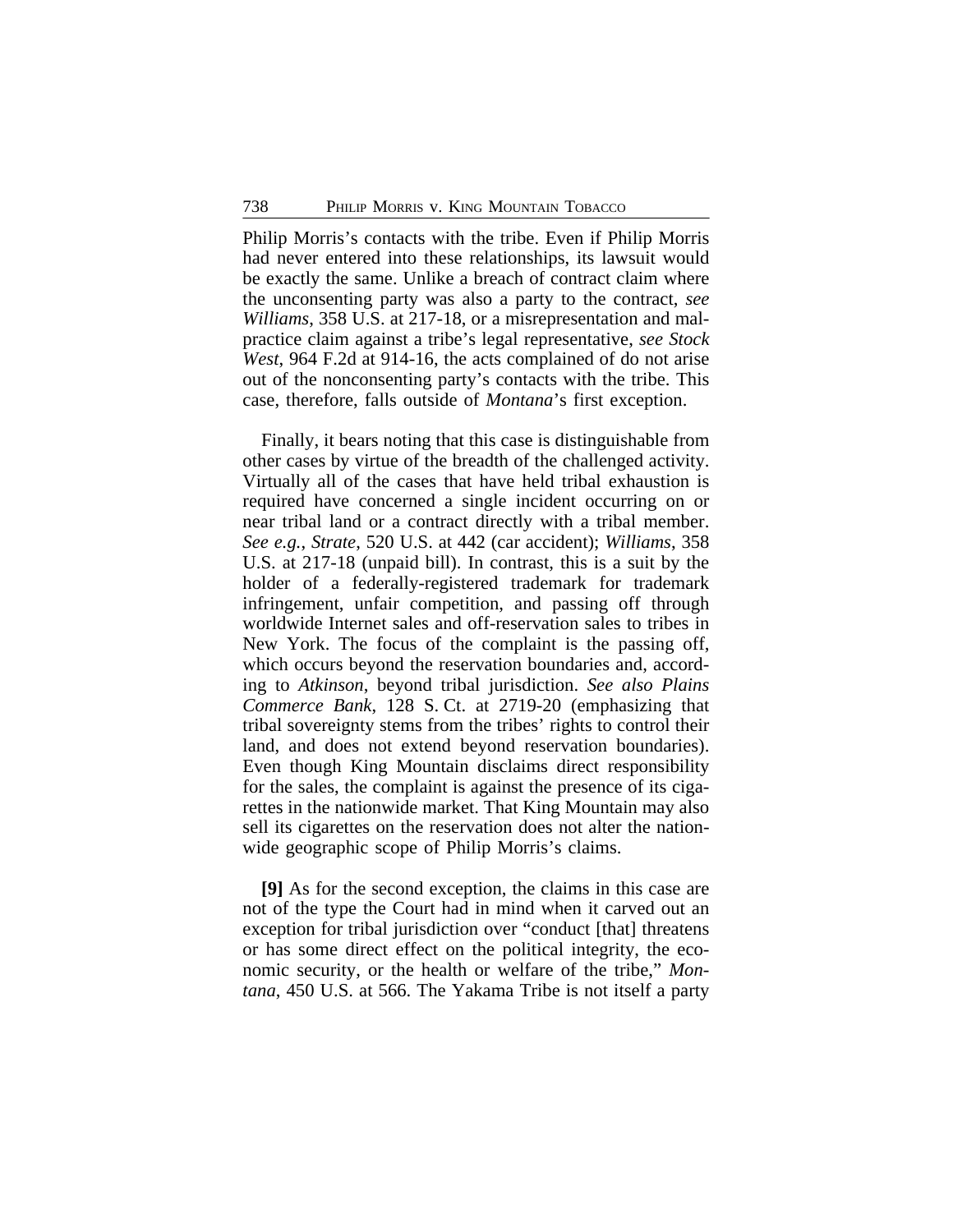to this case. To some extent, it can be argued that torts committed by or against Indians on Indian land always "threaten[ ] or ha[ve] some direct effect on the political integrity, the economic security, or the health or welfare of the tribe." *Id.* But this generalized threat that torts by or against its members pose for any society, is not what the second *Montana* exception is intended to capture. *See Atkinson*, 532 U.S. at 657 n.12 ("*Montana*'s second exception can be misperceived. The exception is only triggered by *nonmember conduct* that threatens the Indian tribe; it does not broadly permit the exercise of civil authority wherever it might be considered necessary to self-government." (internal quotations omitted)). Rather, the second exception envisions situations where the conduct of the nonmember poses a direct threat to tribal sovereignty. *Id.* Pursuit of federal and state trademark claims hardly poses a threat of that nature.

It appears that in analyzing tribal sovereignty the district court imported a general notion of tribal regulatory authority unhinged from the *Montana* exceptions. The district court predicated its holding on the possibility of general tribal authority to regulate trademarks. But the question of tribal regulatory authority over nonmembers is linked, under *Montana*, to the two specific exceptions, not to a broad notion of regulatory authority.

**[10]** Whether the tribe may adopt its own trademark system is not at issue here. But surely the district court is not suggesting that the tribe would have regulatory authority over federal trademark registration. Significantly, Philip Morris holds federal trademarks and trade dress registered under the Lanham Act, trademarks whose validity King Mountain apparently challenges. *See* 15 U.S.C. § 1119 (under federal law, the courts and the Patent and Trademark Office have concurrent jurisdiction over cancellation proceedings: "the court may determine the right to registration, order the cancellation of registrations . . . and otherwise rectify the register with respect to the registrations of any party to the action"). The presence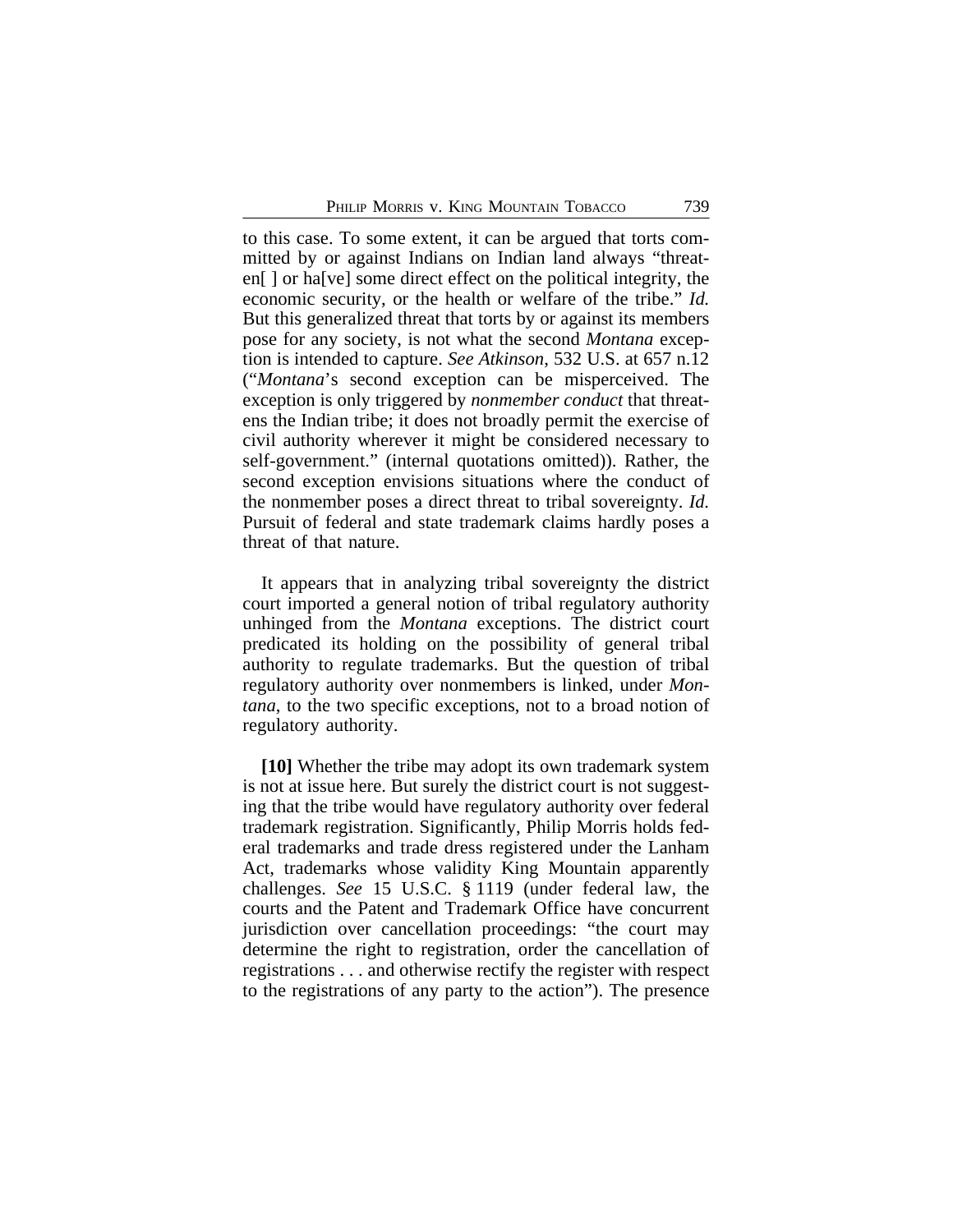of this federal regulatory scheme highlights a further complication and underscores why the inquiry must be tethered to *Montana*.

### **B.** *HICKS* **AND THE LANHAM ACT**

Although the Tribal Court has no jurisdiction over this case arising from its inherent sovereignty, because it does not fall within either of the *Montana* exceptions, *Hicks* leaves open a second basis for tribal jurisdiction: a congressional statutory grant.

**[11]** *Hicks* examined whether tribal courts have jurisdiction to entertain federal claims under 42 U.S.C. § 1983. In rejecting the claim that tribal courts are courts of general jurisdiction and thus are an appropriate venue for federal civil rights claims, the Court deemed that contention "quite wrong" and reiterated that, unlike state courts of general jurisdiction, "a tribe's inherent adjudicative jurisdiction over nonmembers is at most only as broad as its legislative jurisdiction." *Hicks*, 533 U.S. at 367. The Court resolved that Congress did not enlarge tribal-court jurisdiction vis-à-vis § 1983.

**[12]** Applying the same principles to the Lanham Act, we conclude that the Lanham Act "is not such an enlargement." *Id.* at 366 n.7. Nothing in the Lanham Act suggests that it was intended by Congress to expand tribal jurisdiction. In fact, the Act makes no mention of tribes at all. *Hicks* noted with respect to § 1983, "tribal-court jurisdiction would create serious anomalies" including the inability to exercise removal options. *Id.* at 368. A further sovereignty anomaly would be created under the Lanham Act because of the courts' ability to cancel a federally-granted trademark, *see* 15 U.S.C.§ 1119, an historical and constitutional interplay between federal law and state-court jurisdiction that "is completely missing with respect to tribal courts." *Hicks*, 533 U.S. at 367. Philip Morris argues that tribes never have jurisdiction over federal statutory claims, unless Congress explicitly grants it to them. King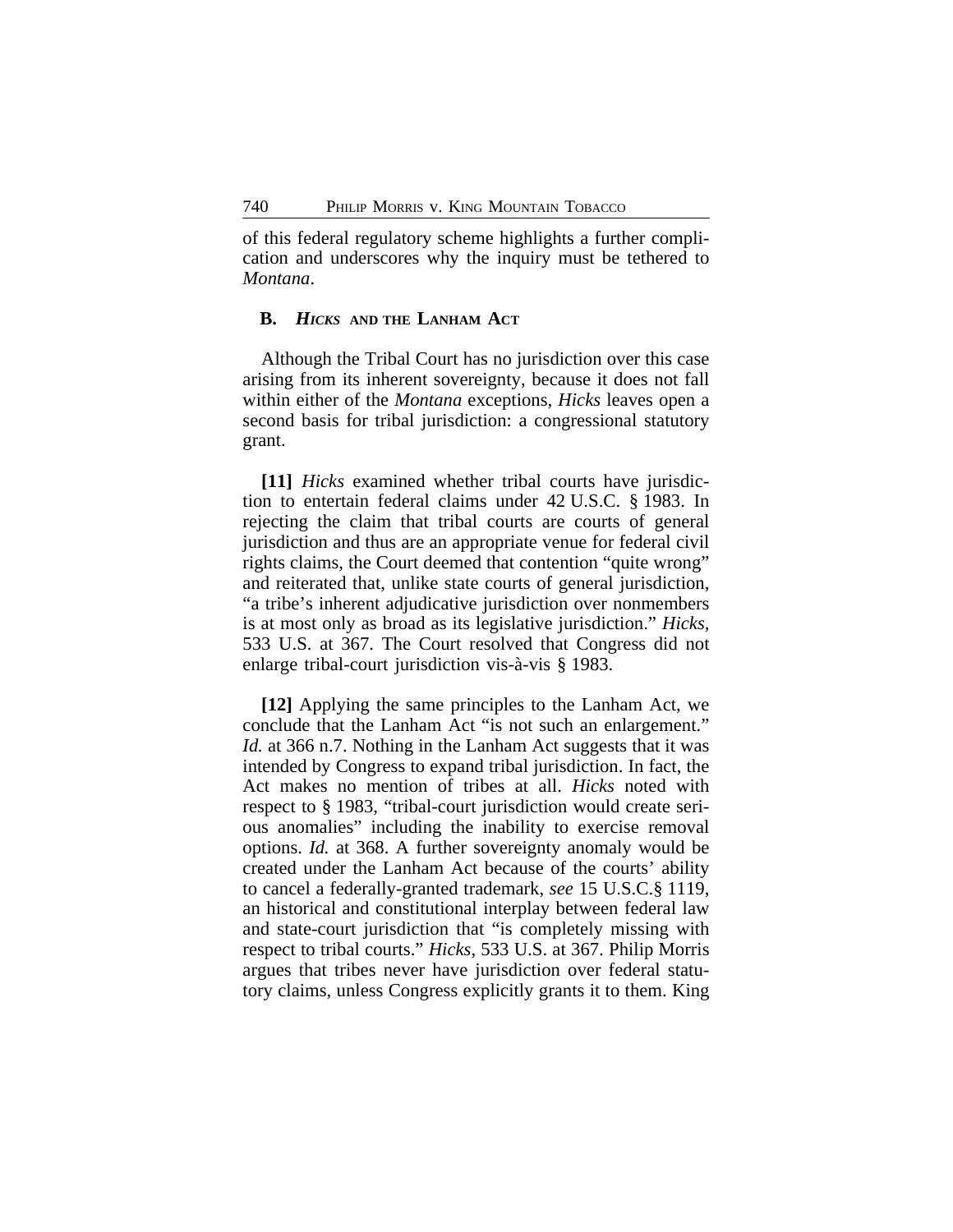Mountain argues that Tribal Courts always have jurisdiction over such claims, unless Congress explicitly precludes it. Both of these positions misread *Hicks*; Congress may, via statute, expand or contract tribal jurisdiction, but where Congress is silent—as in the Lanham Act—tribal jurisdiction rests on inherent sovereignty, and its scope is prescribed by *Montana*. *Hicks* does not, as Philip Morris suggests, stand for a rule that tribes have no jurisdiction over federal statutory claims absent an explicit statutory grant. *Hicks* therefore provides no additional basis for or against tribal jurisdiction in this case.

#### **CONCLUSION**

**[13]** For the above reasons, we hold that the Yakama Tribal Court has no colorable claim to jurisdiction over this dispute.**<sup>3</sup>** Given the circumstances, exhaustion of Philip Morris's claims would serve no purpose beyond delay, and is therefore inappropriate. *Hicks*, 533 U.S. at 369.

#### **REVERSED AND REMANDED.**

**<sup>3</sup>**Philip Morris's complaint does not allege claims based on King Mountain's sales of its cigarettes on the Yakama Reservation, although there are passing references to such sales in later pleadings. To the extent that Philip Morris challenges King Mountain's sales activities to stores on the reservation, tribal court exhaustion would be appropriate as to those claims, as there would be a colorable claim that Philip Morris's voluntary decision to sell its cigarettes within the Reservation supplies the requisite voluntary commercial relationship to meet *Montana*'s first exception with respect to claims arising in that market. *Cf. Smith*, 434 F.3d at 1132 ("where the nonmembers are the *plaintiffs*, and the claims arise out of commercial activities within the reservation, the tribal courts may exercise civil jurisdiction"); *see also Ford Motor Co. v. Todecheene*, 488 F.3d 1215, 1217 (9th Cir. 2007) ("[a party] will be deemed to have exhausted its tribal remedies once the [tribe's highest court] either resolves the jurisdictional issue or denies a petition of discretionary interlocutory review pursuant to [tribal law.]").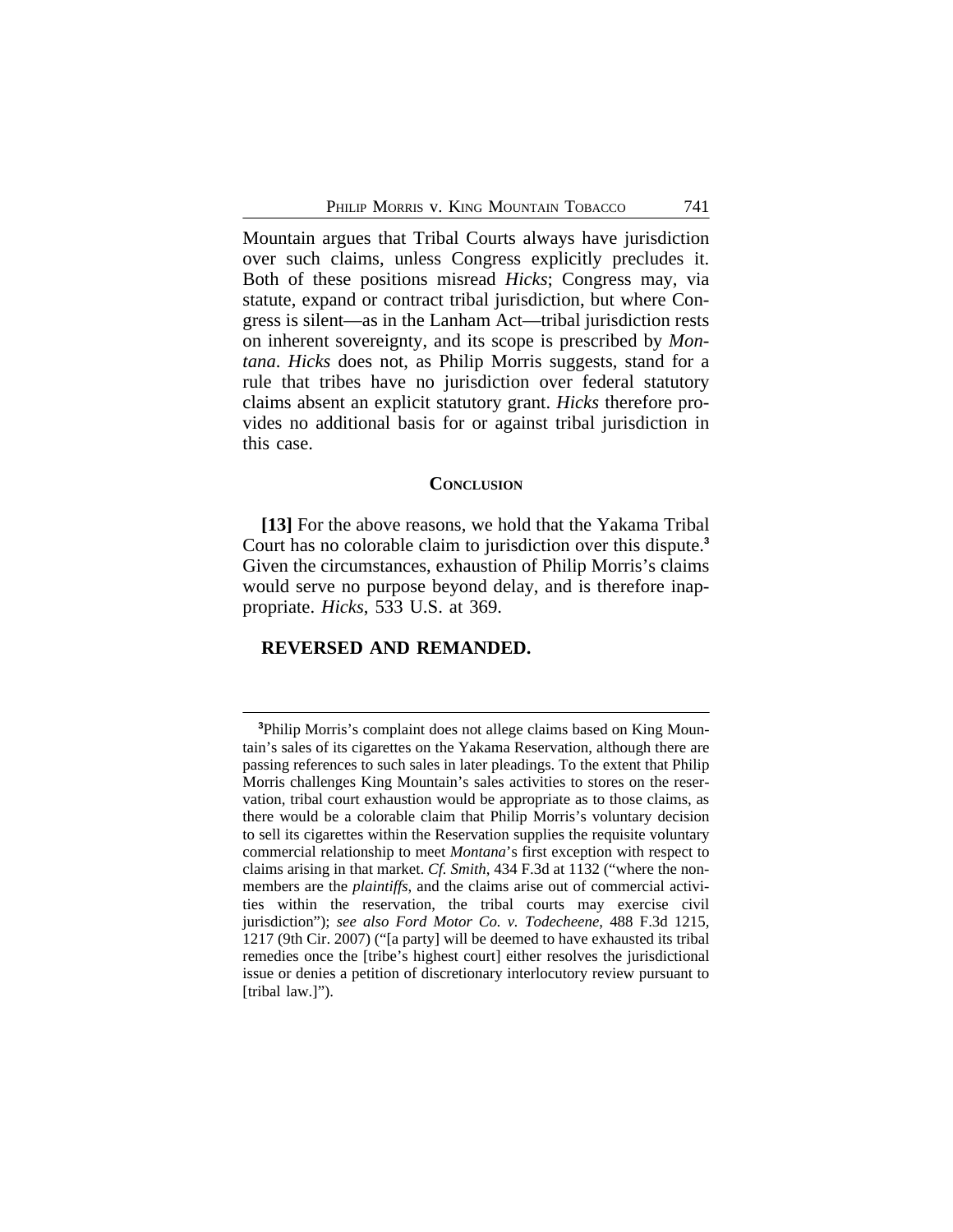### W. FLETCHER, Circuit Judge, concurring in judgment:

I concur in the judgment.

King Mountain Tobacco Company, Inc., and Yakama Tribe members Delbert Wheeler and Richard "Kip" Ramsey (collectively, "tribal member defendants" or "defendants") allegedly infringed federal and state trademark rights of Philip Morris by selling cigarettes with packaging and designs that resemble those of Philip Morris's flagship Marlboro brand. Philip Morris sued the defendants in federal district court for trademark infringement. The defendants responded by suing Philip Morris in tribal court, seeking a declaratory judgment that their packaging, designs, and sales do not infringe. The tribal member defendants are actual defendants in the district court coercive suit and de facto defendants in the tribal court declaratory judgment suit. *See Skelly Oil v. Phillips Petroleum Co.*, 339 U.S. 667 (1950).

The district court appears to have thought that sales both on and off the Yakama Reservation are at issue in this case. The district court noted in its order granting the stay that "Defendants began selling King Mountain cigarettes to smoke shops on the Yakama Reservation in January 2006" and later began to make off-reservation sales. The district court concluded that because Philip Morris's federal court suit made "claims against tribal members whose conduct occurred on reservation lands . . . there exists a colorable question of the existence of tribal court jurisdiction in this case over Philip Morris."

The panel majority makes clear, however, that sales by defendants of King Mountain cigarettes on the Yakama Reservation are *not* at issue. It writes, "Philip Morris's complaint does not allege claims based on King Mountain's sales of its cigarettes on the Yakama Reservation, although there are passing references to such sales in later pleadings." Maj. op. at 741 n.3. Because the only sales at issue took place off the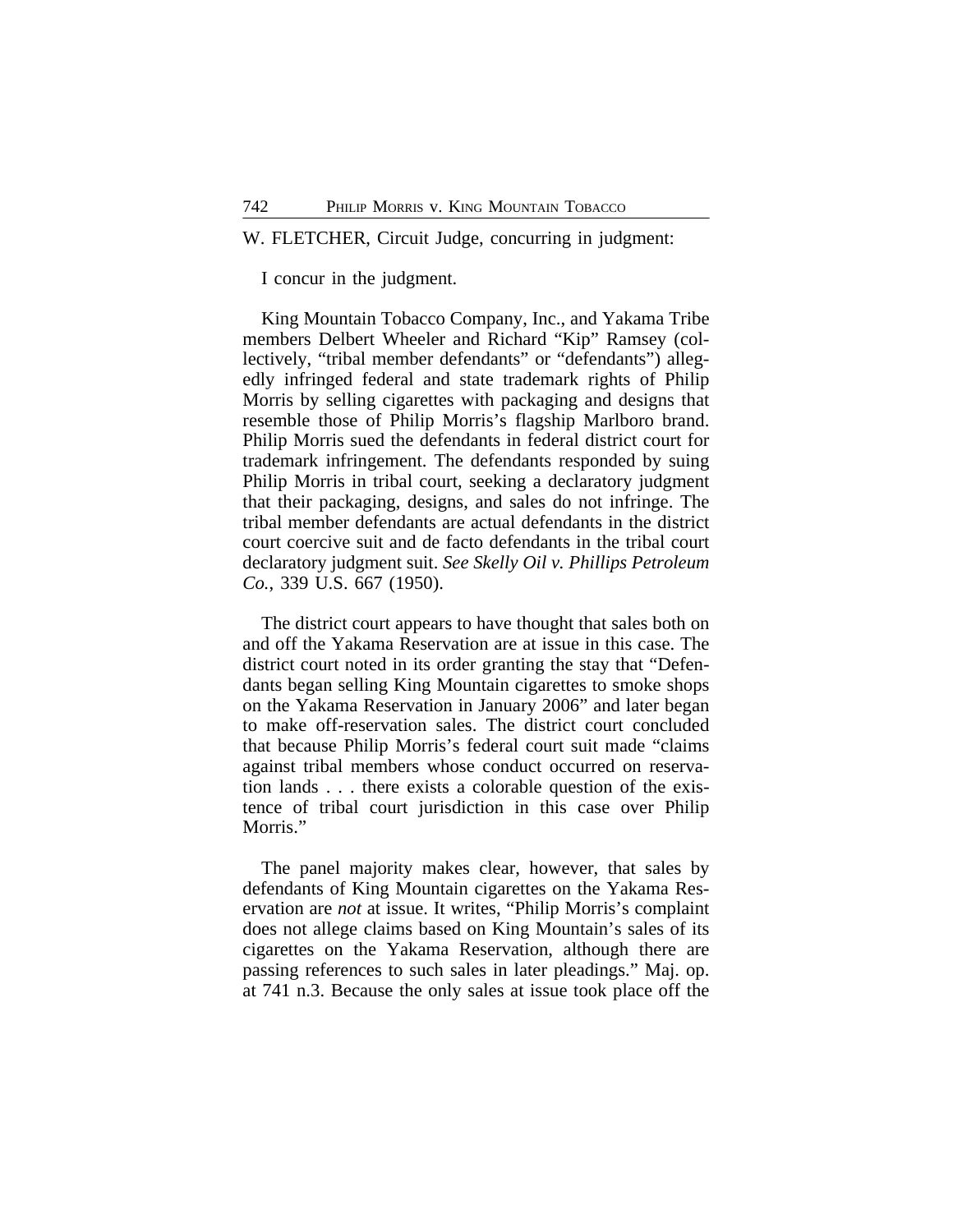Yakama Reservation, the question in this appeal is straightforward and quite narrow: Does the Yakama Tribal Court have colorable jurisdiction to decide whether off-reservation sales by tribal member defendants infringe the Marlboro trademark? The panel majority answers, correctly, that it does not.

The panel majority could have written a simple opinion relying on *Montana v. United States*, 450 U.S. 544 (1981). There the Supreme Court wrote that

Indian tribes retain their inherent power to determine tribal membership, to regulate domestic relations among members, and to prescribe rules of inheritance for members. But exercise of tribal power beyond what is necessary to protect tribal selfgovernment or to control internal relations is inconsistent with the dependent status of the tribes, and so cannot survive without express congressional delegation.

450 U.S. at 564 (internal citation omitted). The Court then noted two exceptions to the limitation on tribal power and tribal court jurisdiction. First, even on reservation land owned in fee simple by non-Indians a "tribe may regulate . . . the activities of nonmembers who enter consensual relationships with the tribe or its members, through commercial dealing, contracts, leases, or other arrangements." *Id.* at 565 (citations omitted). Second, tribal jurisdiction extends to "conduct of non-Indians on fee lands within its reservation when that conduct threatens or has some direct effect on the political integrity, the economic security, or the health or welfare of the tribe." *Id.* at 566 (citations omitted).

Under *Montana*, the tribal court clearly lacks jurisdiction over this suit, which arose out of off-reservation conduct by tribal members that allegedly violated non-tribal law and injured a non-tribal member. The first *Montana* exception does not apply because the allegedly infringing conduct took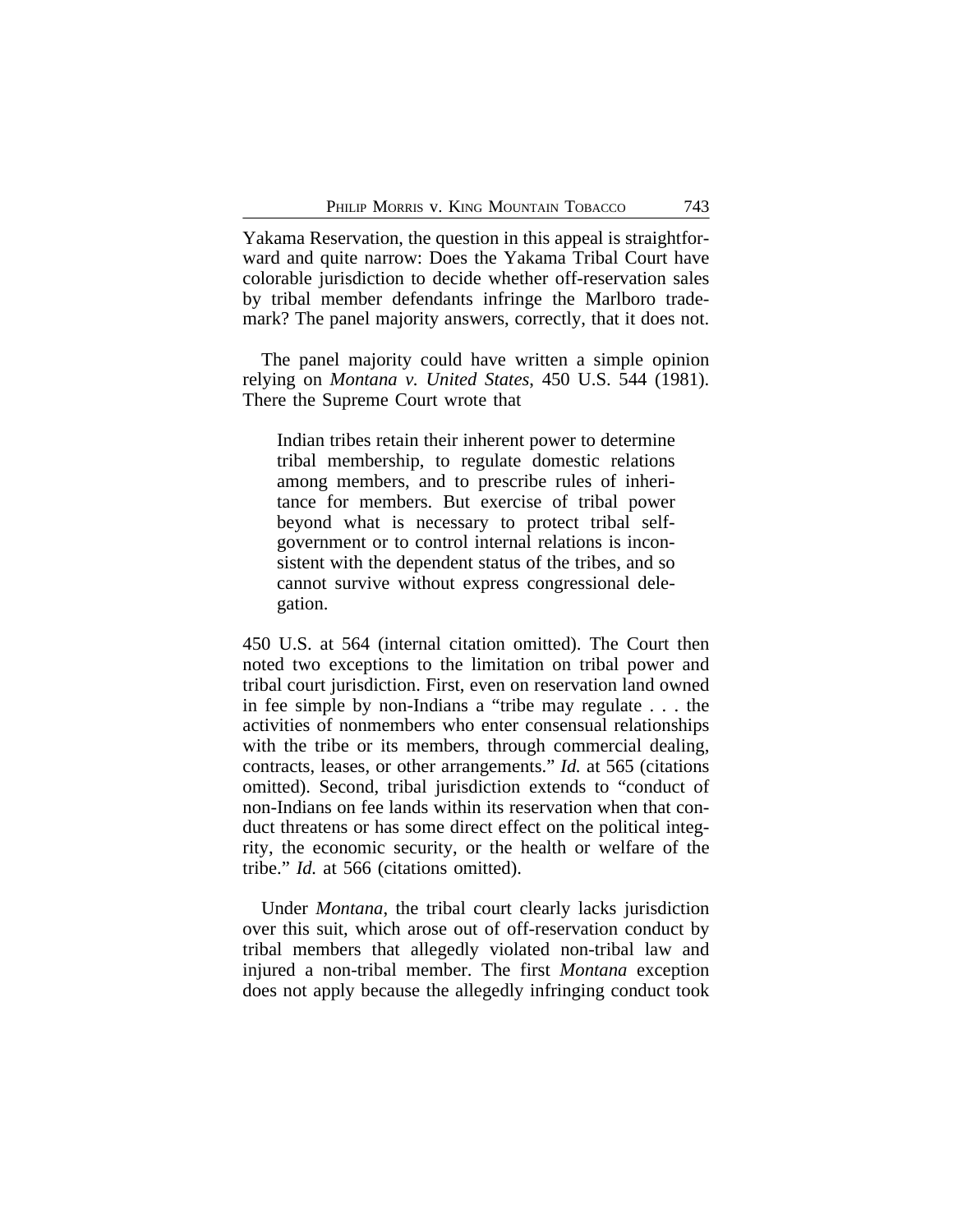place off the reservation, and because Philip Morris is not in a consensual relationship with the defendants. The second exception does not apply because the conduct took place off the reservation, and because Philip Morris's legal claims do not threaten the "political integrity, the economic security, or the health or welfare of the tribe."

Rather than deciding this case based simply on *Montana*, the panel majority engages in extended dicta in an attempt to undermine the longstanding presumption of *Williams v. Lee*, 358 U.S. 217 (1959). In *Williams*, a non-member store owner brought suit against Navajo tribal members for goods bought on credit at a store located on the Navajo Reservation. The Court upheld tribal court jurisdiction. *Williams* has long stood for the proposition that a tribal court has jurisdiction over a civil suit arising out of on-reservation conduct brought by a non-member plaintiff against a member defendant. *See, e.g.,* Cohen's Handbook of Federal Indian Law 608 (2005) (discussing *Williams* and stating that "[s]tate courts lack jurisdiction to hear actions against Indians arising within Indian country").

In its dicta, the panel majority seeks to undercut the *Williams* presumption concerning party alignment — that a tribal court has jurisdiction over suits between members and nonmembers arising out of on-reservation conduct when the nonmember is a plaintiff and the member is a defendant, though not when the member is a plaintiff and the nonmember is a defendant. For example, the panel majority writes, "While it is true that the Supreme Court has never applied *Montana* to a case involving a tribal defendant, *Montana* itself, as well as subsequent Supreme Court and Ninth Circuit precedents, supports our conclusion that the *Montana* framework is the starting point for suits involving nonmembers generally, *whether as plaintiffs or defendants*." Maj. op. at 732 (emphasis added). It writes further, "[I]n cases involving nonmembers, the inquiry focuses on whether a nonmember is being haled into tribal court against his will, not whether the party is the plain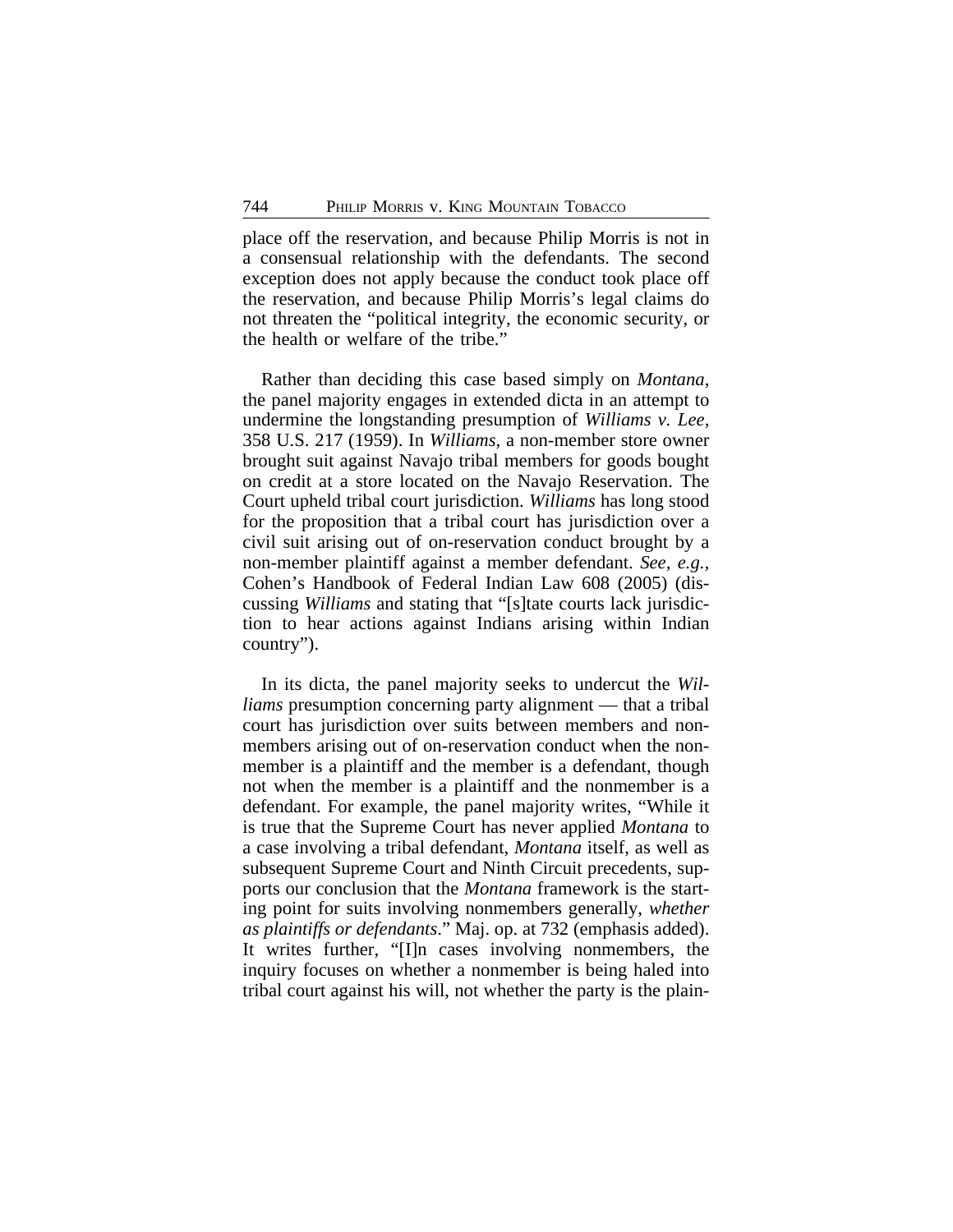tiff or defendant." *Id.* at 732. And it writes, "Although the Supreme Court has never had occasion to consider the *Montana* exceptions vis-à-vis a tribal defendant, that fact seems more indicative of the unusual procedural posture of this case than the scope of *Montana*'s rule." *Id.* at 733. Finally, it writes, "Tellingly, the only case the Supreme Court has encountered with a similar procedural posture to this one was *Williams*, the very case it cited as exemplifying *Montana*'s exceptions." *Id.* at 733.

In minimizing the importance of party alignment, the panel majority ignores our recent en banc analysis in S*mith v. Salish Kootenai College,* 434 F.3d 1127 (9th Cir. 2006) (en banc). The three-judge panel in *Smith* had held that the tribal court did not have jurisdiction over a civil suit arising out of a rollover accident on the reservation in which the plaintiff was a nonmember and the defendant was a member. The panel had concluded that the *Montana* framework applies "whenever there is a non-member party." *Smith v. Salish Kootenai College*, 378 F.3d 1048, 1052 (9th Cir. 2004). The panel wrote that the "Supreme Court has not distinguished between nonmember plaintiffs and non-member defendants." *Id.* at n.5. Based on this analysis, the three-judge panel concluded that the tribal court did not have jurisdiction.

Our en banc panel reversed. The en banc majority explicitly disagreed with the three-judge panel's conclusion that the alignment of parties is irrelevant to the jurisdictional analysis:

The Court's recent cases, and our own experience with the *Montana* exceptions, demonstrate that there are two facts courts look to when considering a tribal court's civil jurisdiction over a case in which a nonmember is a party. *First, and most important, is the party status of the nonmember; that is, whether the nonmember party is a plaintiff or a defendant.* . . . The Court has repeatedly demonstrated its concern that tribal courts not require "defendants who are not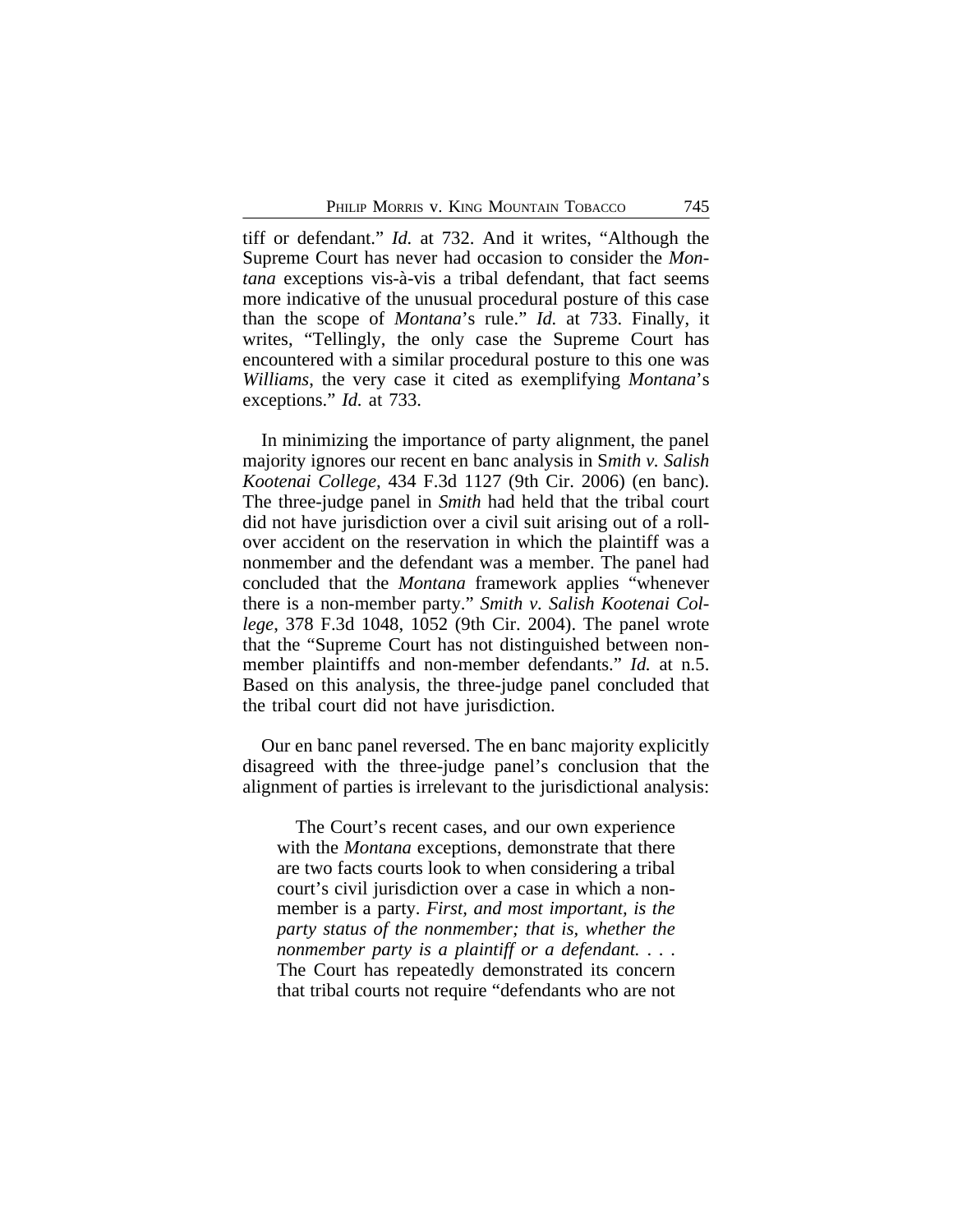tribal members" to "defend [themselves against ordinary claims] in an unfamiliar court." Second, the Court has placed some store in whether or not the events giving rise to the cause of action occurred within the reservation. Within the reservation, "[t]o] be sure, Indian tribes retain inherent sovereign power to exercise some forms of civil jurisdiction over non-Indians . . . even on non-Indian fee lands . . . . "

The interaction of these factors — the status of the parties and the connection between the cause of action and Indian lands — is complex. Nevertheless, the cases provide some guidance for our discussion, and we can summarize them as follows. First, where the nonmembers are the *plaintiffs*, and the claims arise out of commercial activities within the reservation, the tribal courts may exercise civil jurisdiction. Second, where the nonmembers are *defendants*, the Court has thus far held that the tribes lack jurisdiction, irrespective of whether the claims arose on Indian lands.

434 F.3d at 1131-32 (first emphasis added; later emphases in original; brackets in original; citations omitted).

Judge Gould, who had written the panel opinion in *Smith*, dissented from the en banc opinion. He wrote:

The plain language of *Montana* indicates that its framework applies to legal actions involving "nonmembers" without limitation . . . . Moreover, in illustrating the application of the *Montana* framework, the Court has used *Williams* to illustrate examples of the *Montana* framework, indicating that nonmember plaintiffs, as well as nonmember defendants, fall within that doctrine.

*Id.* at 1141-42 (Gould, J., dissenting). The other two members of the three-judge panel in *Smith* — who had joined Judge